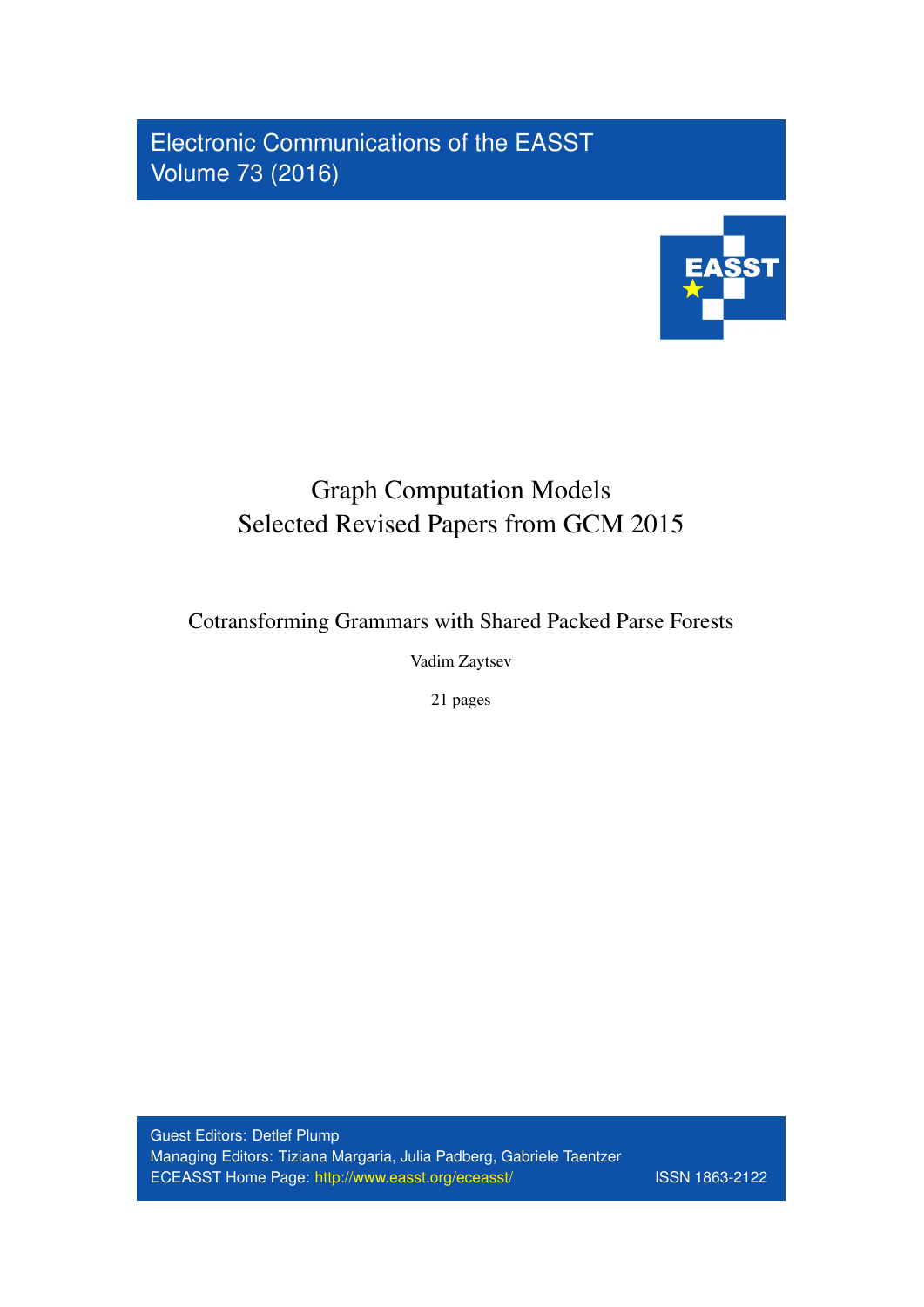

# Cotransforming Grammars with Shared Packed Parse Forests

Vadim Zaytsev

Universiteit van Amsterdam, The Netherlands, [vadim@grammarware.net](mailto:vadim@grammarware.net)

Abstract: SPPF (shared packed parse forest) is the best known graph representation of a parse forest (family of related parse trees) used in parsing with ambiguous/conjunctive grammars. Systematic general purpose transformations of SPPFs have never been investigated and are considered to be an open problem in software language engineering. In this paper, we motivate the necessity of having a transformation operator suite for SPPFs and extend the state of the art grammar transformation operator suite to metamodel/model (grammar/graph) cotransformations.

Keywords: cotransformation, generalised parsing, parse graphs

# 1 Motivation

Classically, parsing consumes a string of characters or tokens, recognises its grammatical structure and produces a corresponding parse tree [\[ASU85\]](#page-18-0). A more modern perspective is that parsing recognises structure and expresses it explicitly [\[ZB14\]](#page-21-0). In many situations, trees appear to be unsatisfactory target data structures: they can express hierarchy easily, but any other structural commitments require special tricks and encodings, which are much less preferable than switching to graphs or pseudographs [\[SL13\]](#page-21-1). The most common scenarios include expressing uncertainty (e.g., in generalised parsing), maintaining several structural views (e.g., in the style of Boolean grammars) or manipulating recursive structures (e.g., with structured graphs).

*Generalised parsing algorithms* (GLR [\[Tom85\]](#page-21-2), SGLR [\[Vis97\]](#page-21-3), GLL [\[SJ10a\]](#page-21-4), RIGLR [\[SJ05\]](#page-21-5), etc.) differ from their classic counterparts in dealing with ambiguity [\[BSVV02,](#page-18-1) [BV11\]](#page-18-2): instead of trying to avoid, ignore or report ambiguous cases, they are expressed explicitly in so called parse forests. Formally, a parse forest is a set of equally grammatically correct parse trees. Some of them may be semantically different, which makes such ambiguity significant and usually undesirable. In practice, such sets usually need to be filtered or ranked in order to make full use of the available tree-based approaches to program analysis and transformation. In *Boolean grammars* [\[Okh04\]](#page-20-0) and *conjunctive grammars* [\[Okh01\]](#page-20-1), we can use conjunctive clauses in a grammar to explicitly specify several syntactically different yet equally grammatical views of the same input fragment — they can be semantically equivalent [\[SC15\]](#page-21-6) or one branch strictly more expressive than the other [\[Zay13\]](#page-21-7). Parsing techniques can utilise such specifications to create special kinds of nodes in a parse tree whose descendant subtrees share leaves [\[Okh13,](#page-20-2) [Ste15\]](#page-21-8). Shared recursive structures are also facilitated by *parametric higher-order abstract syntax* [\[PE88,](#page-20-3) [DPS97,](#page-19-0) [Chl08\]](#page-18-3). It is an advanced method with high expressiveness, but it often requires similarly advanced techniques like multilevel metareasoning [\[MA03\]](#page-20-4) and demands the use of automated theorem provers [\[DFH95,](#page-19-1) [RHB01\]](#page-21-9). For now we will focus on the first two cases, since both kinds of structures defined by those two related approaches conceptually are *parse forests*.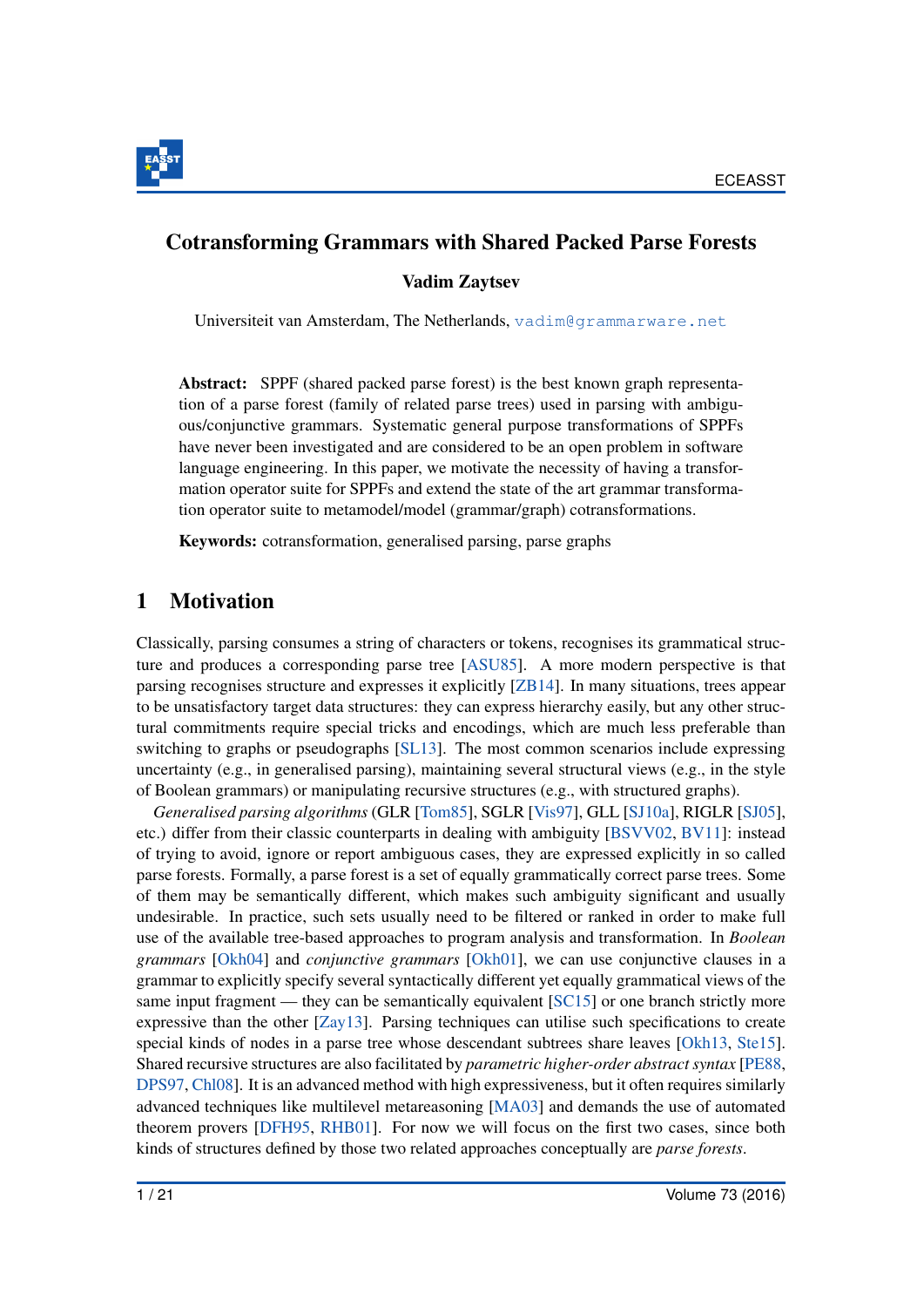

This paper is an endeavour to advance the theory and practice of transformation of parse forests — specifically, coupled transformations (in short, cotransformations) of *grammars* as structural definitions of ambiguous languages and *graphs* representing sets of trees conforming to them. This domain of software language engineering is underdeveloped, which was pointed out as one of the major open problems in modern software language engineering by James Cordy and explained in his recent keynote at the OOPSLE workshop [\[BZ15,](#page-18-4) §3.1]. In the next section, we will provide some minimal background knowledge needed to appreciate the rest of the paper. Then, in [Section 3](#page-3-0) we will define the problem we can solve and its implications. [Section 4](#page-7-0) is the main section which introduces the operator suite for grammar-based gardening and proposes a classification of its operators. [Section 5](#page-15-0) contains links to related and future work, and [Section 6](#page-17-0) concludes the paper.

# 2 Background

There have been various attempts in the past to represent parse forests. The earliest ones required a grammar to be in a Chomsky Normal Form [\[Cho59\]](#page-18-5) — theoretically a reasonable assumption since any context-free grammar can be normalised to CNF, but ultimately we need a parse forest for the original grammar, not for the normalised one, which would require bidirectional grammar transformations [\[Zay12\]](#page-21-10) to be coupled with tree and forest transformations. Such a setup is far from trivial and thus not practically feasible.

The next attempt in representing parse forests revolved around tree merging [\[Ear68\]](#page-19-2): such a parse forest representation would result in a tree-like DAG with all the edges of all the trees in the forest. This is obviously an overapproximation of the forest (see [Figure 1\)](#page-3-1), which requires additional information in order to be unfolded into a set of trees — in other words, in order for any sensible manipulation to happen. Obviously, having a data structure that requires so much nontrivial postprocessing overhead, is highly undesirable.

The best representation of a conceptual parse forest (a set of trees with equal lists of leaves) so far is a so-called *shared packed parse forest* [\[Tom85,](#page-21-2) §2.4], SPPF from now on: its components are merged from the top until the divergent nodes, and due to maximal sharing the leaves and perhaps even entire subtrees grouping leaves together, are also merged. An example of such a graph is given on [Figure 2.](#page-4-0) Formally, an SPPF is an acyclic ordered directed graph where each edge is a tuple from a vertex to a linearly ordered list of successors and each vertex may have more than one successor list. If *V* is a set of vertices, then edges are:

$$
E = \{ \langle v_i, (v_{i1}, v_{i2}, \dots, v_{ik_i}) \rangle \mid v_i \in V, v_{ij} \in V \} \subseteq V \times V^*
$$

SPPF-like structures are used nowadays both in software language toolkits that allow explicit ambiguities, such as Rascal [\[KSV09\]](#page-19-3), and those that allow explicit conjunctive clauses, such as TXL [\[Ste15\]](#page-21-8). For a detailed view on the implementation details we refer the readers to a paper on ATerms [\[BJKO00\]](#page-18-6). The theory of transformations of SPPFs is underdeveloped — they work exactly like transformations on trees if no shared nodes are present around the transformation point, and are unreliable and unpredictable otherwise. We would like to improve the situation by providing a toolkit for forest *migration* — i.e., transformations of SPPFs inferred from grammar evolution steps.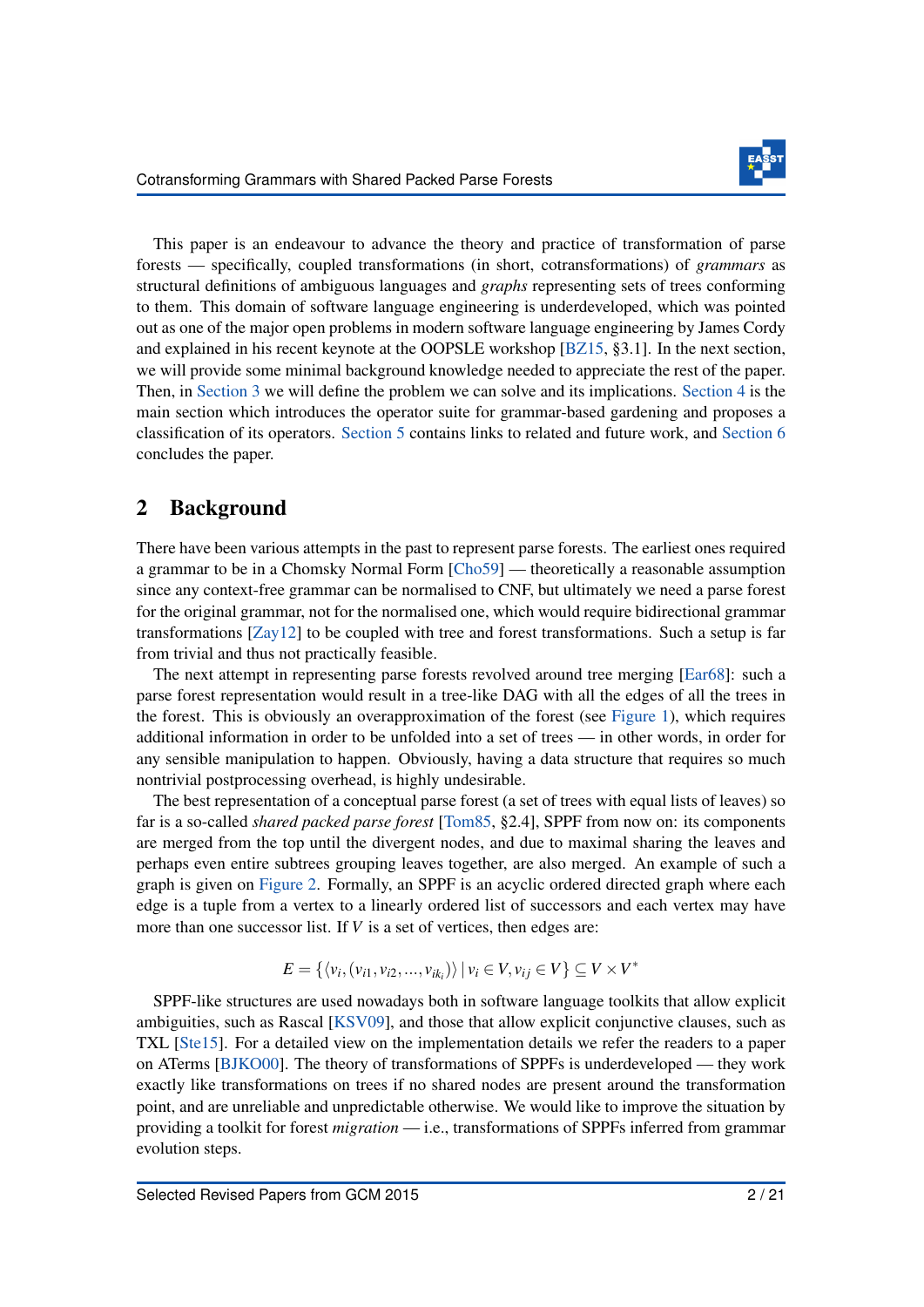

<span id="page-3-1"></span>

Figure 1: Demonstration that the Earley representation overapproximates parse forests: (a) a simple ambiguous grammar example; (b) a term with ambiguous parse;  $(c)$ &(d) correct parses; (e) the graph representation of the forest suggested by Earley [\[Ear68\]](#page-19-2); (f)&(g) incorrect parse trees that are well-formed according to the grammar (a) and covered by the parse tree representation (e), but not corresponding to the actual term (b).

# <span id="page-3-0"></span>3 Transformation

For many years trees have been the dominant data structure for representing hierarchical data in software language processing. They are remarkably easy to define, formalise, implement, validate, visualise and transform. There are many ways to circumvent data representation as graphs by considering a tree together with a complementary component such as a relation between its vertices that would have turned a tree into a cyclic graph, as well as many optimisations of graph algorithms that work on skeleton trees of a graph. Take, for instance, traversing a tree — it can be done hierarchically from the root towards the leaves or incrementally from the leaves towards the root, each case guaranteed termination even if the traversal is not supposed to stop when a match is made. This naturally provides us with four traversal strategies found in metaprogramming: bottom-up-continue, bottom-up-break, top-down-continue and top-downbreak [\[VBT98,](#page-21-11) [BHKO02,](#page-18-7) [KSV09\]](#page-19-3). More sophisticated and flexible traversal strategies exist but are less in demand — for powerful strategic programming frameworks and paradigms we refer the readers to Stratego [\[Vis01\]](#page-21-12), Strafunski [\[LV03\]](#page-20-5), SYB [\[LJ04\]](#page-20-6), Cω [\[BMS05\]](#page-18-8), Nuthatch [\[BL13\]](#page-18-9), structure-shy programs [\[CV11\]](#page-18-10), generic FP [\[JJ97,](#page-19-4) [Hin00\]](#page-19-5), etc. A detailed and only slightly outdated overview of visiting functions, strategic programming and typed/untyped rewriting can be found in the work of van den Brand et al [\[BKV03\]](#page-18-11) and the bibliography thereof. This section is focused on finding existing techniques that can be or are in fact SPPF transformations.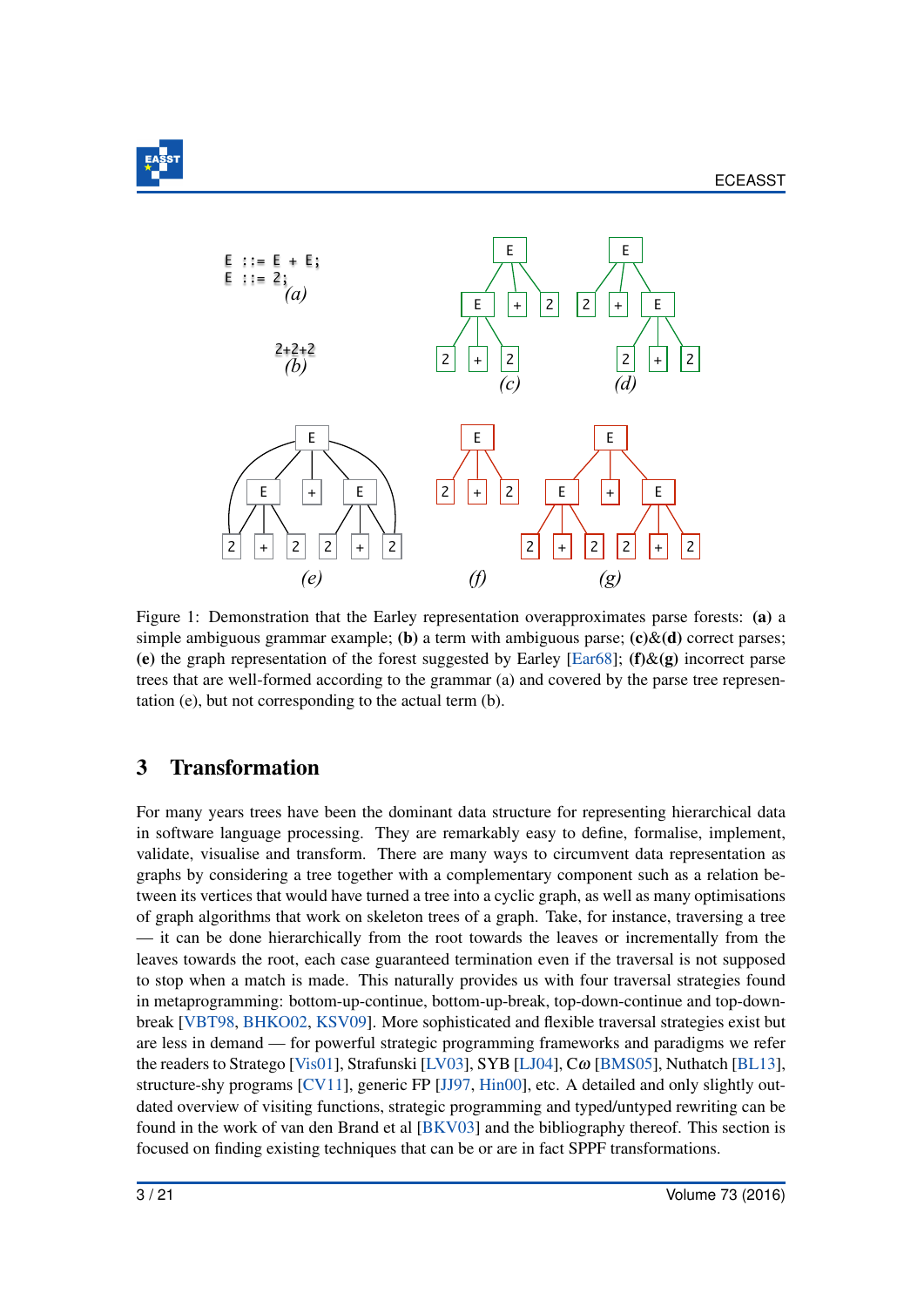

<span id="page-4-0"></span>

Figure 2: One the left, an SPPF graph resulted from parsing the input " $2+2+2+2$ " with the grammar from [Figure 1](#page-3-1) (a). On the right, there are five parse trees in a forest, which are packed in a triple ambiguity, two of subgraphs of which have double ambiguities. All of them share leaves and subtrees whenever possible. Below the pictures we show its formal representation as an ordered directed graph.

### 3.1 Disambiguation

One of the relatively well-researched kind of SPPF transformations is disambiguation — it is commonly practised with ambiguous generalised parsing because static detection of ambiguity is undecidable for context-free grammars [\[Can62\]](#page-18-12). However, most of the time the intention of an average grammarware engineer is to produce one parse tree, so this line of research is mostly about leveraging additional sources of information to obtain a parse tree from a parse forest. There are three main classes of disambiguation techniques:

- Ordered choice, dynamic lookahead and other conventions aimed to *prevent* ambiguities altogether or avoid them. These are fairly static, relatively well-understood and widely used in TXL [\[DCMS02\]](#page-18-13), ANTLR [\[PF11\]](#page-20-7) and PEG [\[For04\]](#page-19-6).
- Follow/precede restrictions, production rule priorities, associativity rules and other annotations for local sorting (preference, avoidance, priorities) that help to prune the parse forest *during* its creation. Since these are algorithmic approaches in a sense that they modify the generation process of an SPPF and thus are not proper mappings from SPPFs to SPPFs, we will not consider them in the rest of the paper and refer to other sources primarily dedicated to them [\[BSVV02,](#page-18-1) [BV11\]](#page-18-2).
- Disambiguation filters that are run *after* the parsing process has yielded a fully formed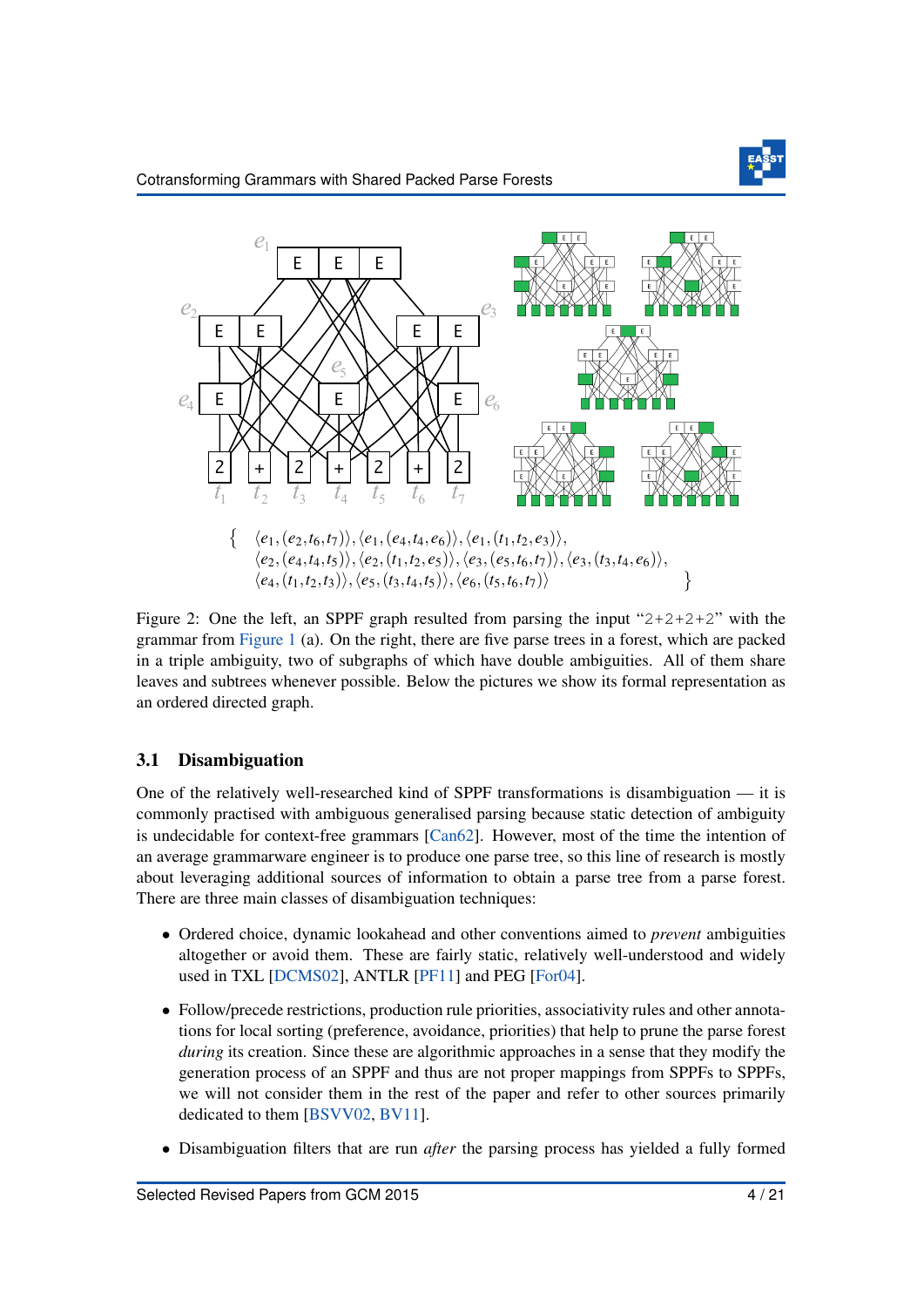

SPPF: their main objective is to reduce the number of ambiguities and ultimately to shave all of them off, leaving one parse tree. An example of this would be how processing production rules marked for rejection is done for SGLR [\[BSVV02\]](#page-18-1) and GLL [\[BV11\]](#page-18-2) even though recursive descent parsers can handle an equivalent construct (and-not clause) during parsing without any trouble [\[SC15\]](#page-21-6).

Formally speaking, the first class never produces parse forests; the second class works with disambiguators (higher order functions that take a parser and return a parser that produces less ambiguous SPPFs) [\[BSVV02\]](#page-18-1); the third class uses filters (functions that take an SPPF and produce a less ambiguous SPPF) [\[KV94\]](#page-19-7). In some sources approaches with disambiguators are called "semantics-directed parsing" and approaches with filters are called "semantics-driven disambiguation" [\[BKMV03\]](#page-18-14), since both indeed rely on semantic information to aid in the syntactic analysis. Disambiguation filters are still but a narrow case of SPPF transformation, but they have apparent practical application and are therefore well-researched.

#### 3.2 Grammar programming

Grammar programming is like normal programming, but with grammars: there is a concrete problem at hand which can be solved with a grammar, which is then being adjusted until an acceptable solution emerges. A representative pattern here is working with a high level software artefact describing a language (we assume it to be a grammar for the sake of simplicity, but in a broad sense it can be a schema, a metamodel, an ontology, etc), from which a tool solving the problem at hand is inferred automatically.

There are at least three common approaches to grammar programming: manual, semi-automated and operator-based. *Manual grammar programming* involves textual/visual editing of the grammar file by a grammarware engineer. It is the easiest method in practice and is used quite often, especially for minor tweaks during grammar debugging. However, it leads to hidden inconsistencies within grammars (which require advanced methods like grammar convergence to uncover [\[LZ11\]](#page-20-8)), between changed grammars and cached trees (which demand reparsing) and between grammars and program transformations (which requires more manual labour). *Semiautomated grammar programming* adds a level of automation to that and thus is typically used in scenarios when a baseline grammar needs to be adjusted in different ways to several tasks (parsing language dialects, performing transformations, collecting metrics, etc). Usually the grammarware toolkit provides means to extend the grammar or rewrite parts of it — examples include TXL [\[DCMS02\]](#page-18-13), GDK [\[KLV02\]](#page-19-8) and GRK [\[Lä05\]](#page-20-9). Arguably the latter two of these examples also venture into the next category since they contain other grammar manipulation instruments like folding/unfolding. If we extend this arsenal with even more means like merging nonterminals, removing grammar fragments, injecting/projecting symbols from production rules, chaining/unchaining productions, adding/removing disjunctive clauses, permuting the order and narrowing/widening repetitions, we end up having an *operator suite* for grammar programming. The advantage of having such a suite lies in the simple fact that each of the operators can be studied and implemented in isolation, and the actual process of grammar programming will involve calling these operators with proper arguments in the desired order. Examples of operator suites include FST [\[LW01\]](#page-20-10), XBGF [\[LZ11\]](#page-20-8), ΞBGF [\[Zay12\]](#page-21-10) and SLEIR [\[Zay14b\]](#page-21-13).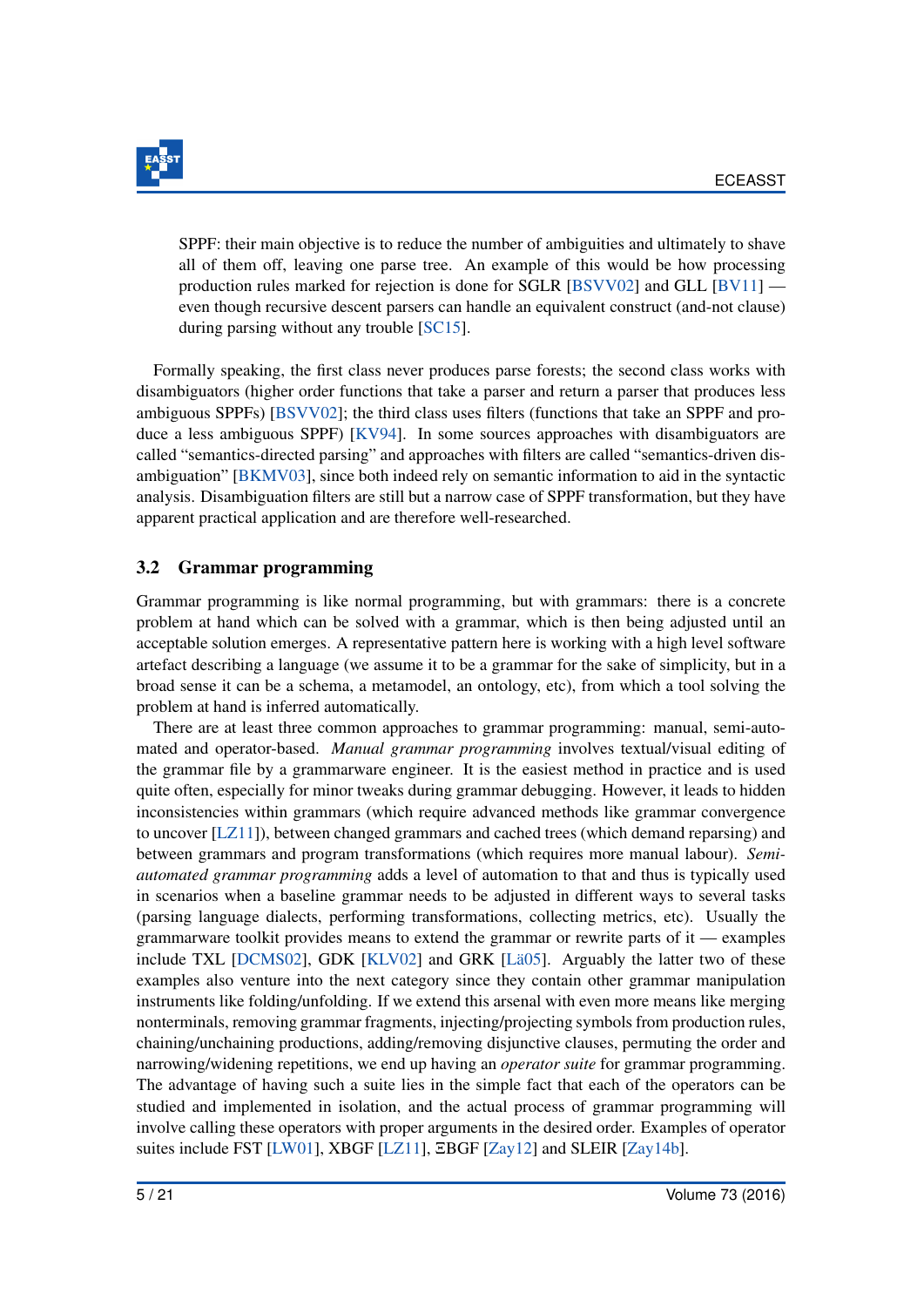

#### 3.3 Cotransformation

We speak of cotransformations when two or more kinds of mutually dependent software artefacts are transformed together to preserve consistency among them: usually one changes, and others co-evolve with it [\[Läm04\]](#page-20-11). Naturally, the first cotransformation scenario we should think of, involves an SPPF and a grammar that defines its structure. This change can be initiated from either side, let us consider both.

Assuming that we have a sequence of grammar transformation steps, we may want to execute them on the language instances (programs) as well, to make them compatible with the updated grammar. Such a need arises in the case of grammar convergence [\[LZ09\]](#page-20-12), when a relationship between two grammars is reverse engineered by programming the steps necessary to turn one into the other, and a co-transformation can help to migrate instances obtained with one grammar to fit with the other. For example, we could have a grammar for the concrete syntax and a schema for serialisation of the same data — a transformation sequence that strips the concrete grammar from elements not found in the schema (typically terminals guiding the parsing process such as semicolons and brackets), could also be coupled with a transformation sequence that removes the corresponding parts from the graphs defined by them (e.g., a parse tree and an XML document).

Consider another scenario where we have the change on language instances and want to lift it to the level of language definitions. An example could be found in program transformation, a common software engineering practice of metaprogramming. If we want a refactoring like extracting a method, renaming a variable or removing a go-to statement, it is easy and practical to express it in terms of matching/rewriting paradigm: in Spoofax [\[KV10\]](#page-19-9), Rascal [\[KSV09\]](#page-19-3), TXL [\[DCMS02\]](#page-18-13), ATL [\[JAB](#page-19-10)<sup>+</sup>06], XSLT [\[Kay07\]](#page-19-11), etc. However, a correct refactoring should preserve the meaning of the program, and the first step towards that is syntactic correctness of this program. For non-refactoring transformations found in aspect-oriented development, automated bug fixing and other areas, we still want to ascertain the extent to which the language is extended, reduced or revised. In the case of strongly typed metaprogramming languages, they will not allow you to create any ill-formed output, but the development process can lead you to *first* specify a breaking transform and *then* cotransform the grammar so that it "fits" — which is what cotransformations are good for.

#### <span id="page-6-0"></span>3.4 Explicit versus implicit

This was already mentioned before, but becomes a crucial point from now on: parse forests can arise from two different sources — conjunctive clauses in the grammar used for parsing and generalised parsing with ambiguous grammars. The latter case can be considered implicit conjunction, since it is present on the level of language instances but not on the grammar level. In that case, instead of a more cumbersome construction specifying a precise parse, we use a simpler grammatical definition which yields a forest. If a grammar is both conjunctive and ambiguous, this can lead to its both implicit and explicit conjunctive clauses to be found in SPPFs — with no observable difference on an instance level.

Similarly, some of the transformations will "collapse" conjunctions, making one branch of a clause equal to another. Formally, for an SPPF node to have several branches means existence of several edges in the form  $\langle v_i, (v_{i1},...,v_{ik_i}) \rangle$ ,  $\langle v_i, (v'_{i1},...,v'_{ik_i}) \rangle$ , etc. When a transformation results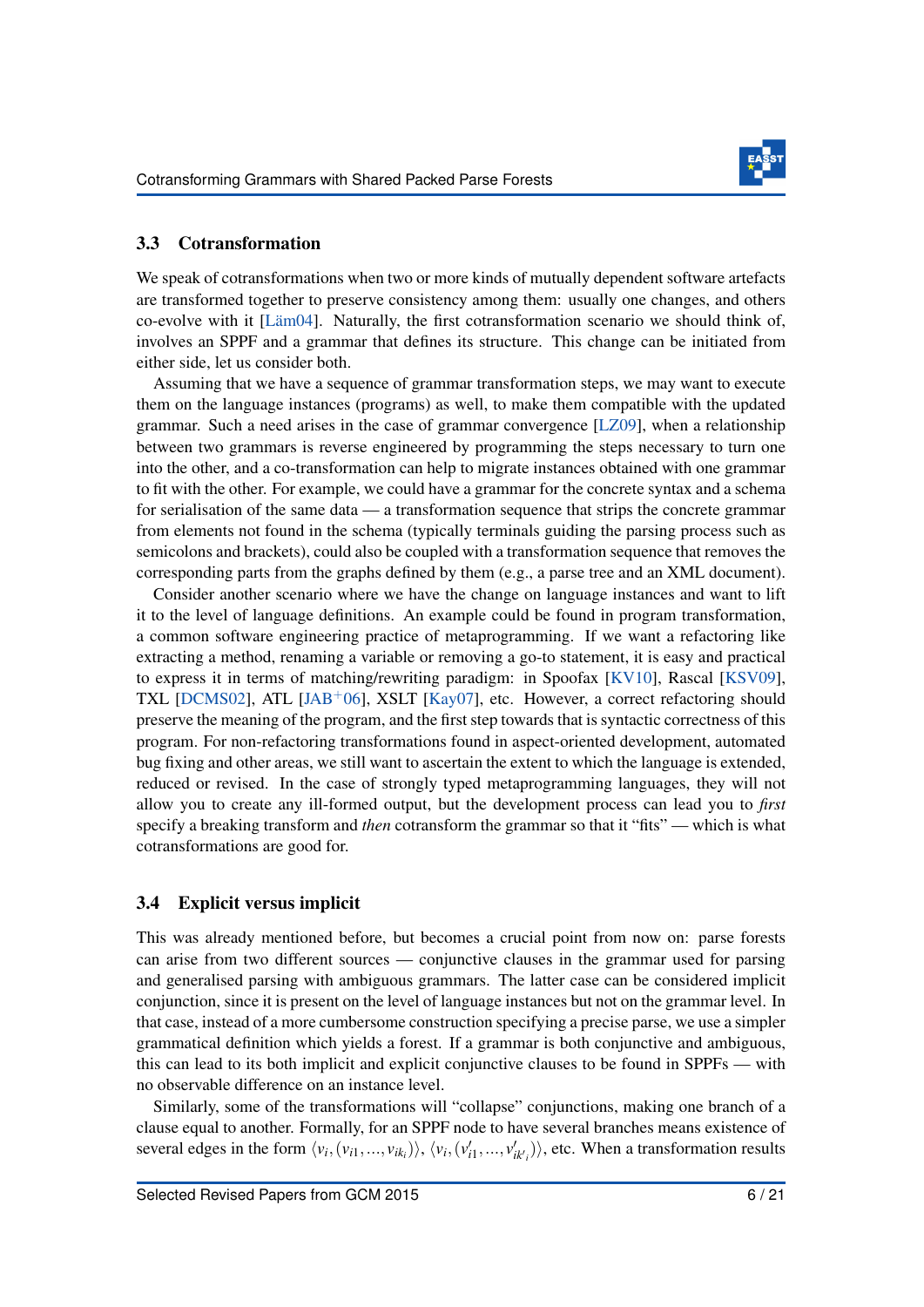

<span id="page-7-1"></span>

|                                                  | Language preserved                                                                                                                                   | Language<br>extended                     | Language<br>reduced            | Language<br>revised                                         |
|--------------------------------------------------|------------------------------------------------------------------------------------------------------------------------------------------------------|------------------------------------------|--------------------------------|-------------------------------------------------------------|
| <b>SPPF<sub>s</sub></b><br>preserved             | bypass eliminate introduce import vertical<br>horizontal designate unlabel anonymize<br>deanonymize renameL renames detour                           | addV addH<br>define                      |                                |                                                             |
| <b>SPPF<sub>s</sub></b><br>preserved<br>or fail  |                                                                                                                                                      |                                          | removeV<br>removeH<br>undefine |                                                             |
| <b>SPPF<sub>s</sub></b><br>refactored            | unfold fold inline extract abridge unchain chain<br>massage distribute factor devaccify yaccify<br>equate rassoc lassoc renameN clone concatT splitT | appear widen<br>upgrade unite<br>removeC | disappear                      | abstractize project<br>concretize permute<br>renameT splitN |
| <b>SPPF<sub>S</sub></b><br>refactored<br>or fail |                                                                                                                                                      |                                          | addC narrow<br>downgrade       | redefine<br>replace<br>reroot                               |
| fail                                             |                                                                                                                                                      |                                          |                                | inject                                                      |

Table 1: The XBGF operator suite designed for convergence experiments [\[LZ09,](#page-20-12) [LZ11\]](#page-20-8) and updated here to the latest version of the GrammarLab. Columns of the table refer to the effects of the operators on the string language generated by a grammar; rows classify coupled effects on the SPPFs.

in all  $v_{ij}$  becoming equal to the corresponding  $v'_{ij}$ , such edges merge in the set. If such conjunctions represent ambiguities, this is disambiguation; if they represent parse views, it merges the views and makes them undistinguishable.

# <span id="page-7-0"></span>4 Grammar-based gardening

XBGF (standing for "transformations of BNF-like grammar formalism") was an operator suite for grammar programming originally developed for grammar recovery and convergence experiments  $[LZ09, LZ11]$  $[LZ09, LZ11]$  $[LZ09, LZ11]$  and used for various grammar maintenance tasks afterwards — e.g., for improving the quality and maturity of grammars in the Grammar Zoo [\[Zay15a,](#page-21-14) [Zay15b\]](#page-21-15). It has operators like **eliminate** $(n)$  that checks whether the given nonterminal  $n$  is referenced anywhere in the grammar, and if not, removes its definition harmlessly; or operators like **remove**N $(x, y)$ that ensures that the nonterminal  $x$  is found in the grammar while  $y$  is not, and subsequently renames *x* to *y*; or even operators like **redefine**( $p_k$ ,  $p'_k$ ) which removes all production rules  $p_k$ defining one nonterminal from the grammar and replaces them with rules  $p'_{k}$  defining the same nonterminal differently. These operators are relatively well-studied so that we can always make a claim about the effect that a transformation chain has on the language generated/accepted by the grammar. Originally [\[LZ11\]](#page-20-8) XBGF operators were classified according to their preservation, increase, decrease or revision of the language within two semantics: the string semantics and the term semantics. The contribution of this section is their classification according to the coupled effect of the operators on the SPPFs — see [Table 1](#page-7-1) for the overview.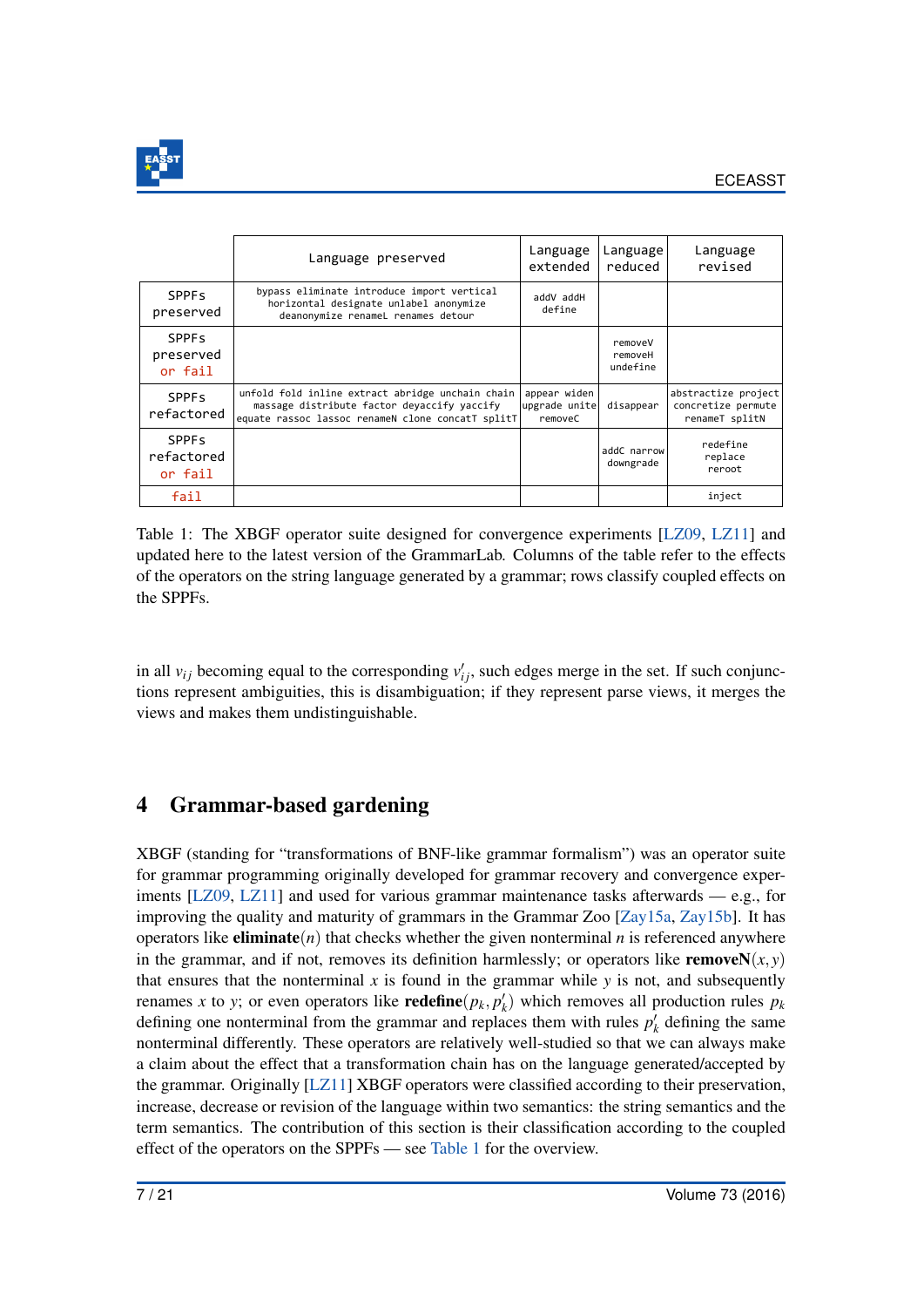

#### 4.1 SPPFs preserved

The best kind of cotransformation is the trivial one where the initial transformation triggers no change in the linked artefacts.

#### 4.1.1 Language-preserving operators

Many operators that preserve the (string) language associated with the grammar, also preserve the shared packed parse forests of the instances of this language. Consider, for instance, the **eliminate** $(n)$  operator we have just introduced in the previous paragraph: essentially, it removes an unused construct. Since such a construct is unused in other production rules, it can never be reached from the root symbol, so it can also never occur in the graphs representing grammatically correct programs. Hence, any SPPF which was correct for grammar before the transformation, is still correct for the grammar with the unused part eliminated. Similarly, introducing a language construct that was not previously there and is not (yet) linked to the root, has no impact on the forests. The same argumentation holds for decorating operators that add/remove labels to/from rules of the grammar or their subexpressions, or rename them.

The last two operators seen in this cell on [Table 1](#page-7-1) are **vertical**(*n*) and **horizontal**(*n*) — they facilitate switching between a horizontal style of grammatical definitions (i.e., " $A$  ::=  $B$  |  $C;$ ") and a vertical one (i.e., "A ::= B; A ::= C;") — some grammatical frameworks distinguish between them, but never on an instance level, since a realisation of a disjunction commits to one particular branch. Hence, these operators also have no impact on SPPFs.

#### 4.1.2 Language-extending operators

In the same way rearranging alternatives in production rules discussed in the previous section, has no impact on SPPFs, strict language extension operators like  $addV(p)$  and  $addH(p)$  have no impact on the forests. Since disjunctive clauses are not explicitly visible in SPPFs, any tree or forest derived with the original grammar, also conforms to the transformed one — the coupled instance transformation is trivial.

There is even one operator which is very invasive on a grammar level while being entirely harmless on the instance level — **define**( $p$ ) is a variant of **introduce**( $p$ ) that adds a definition of a nonterminal that *is used* in some parts in the grammar reachable from the top symbol. Having such nonterminals (called "bottom nonterminals") in a grammar is not a healthy practice and is in general considered a sign of bad quality since it signals incompleteness [\[LV01,](#page-20-13) [SV00,](#page-21-16) [Zay15a\]](#page-21-14). However, if we assume for the sake of simplicity that the default semantics for an undefined nonterminal is immediate failure (or parsing, generation, recognition or whatever the goal we need the grammar for), we may view define(*p*) as a language-extending (not a language-revising) operator. Thus, if we do somehow obtain a well-formed SPPF for such a grammar, it means it was constructed while *avoiding* the bottom nonterminal in question — hence, introducing it is no different than adding any other unreachable part we have seen so far and as such has no effect on the SPPFs.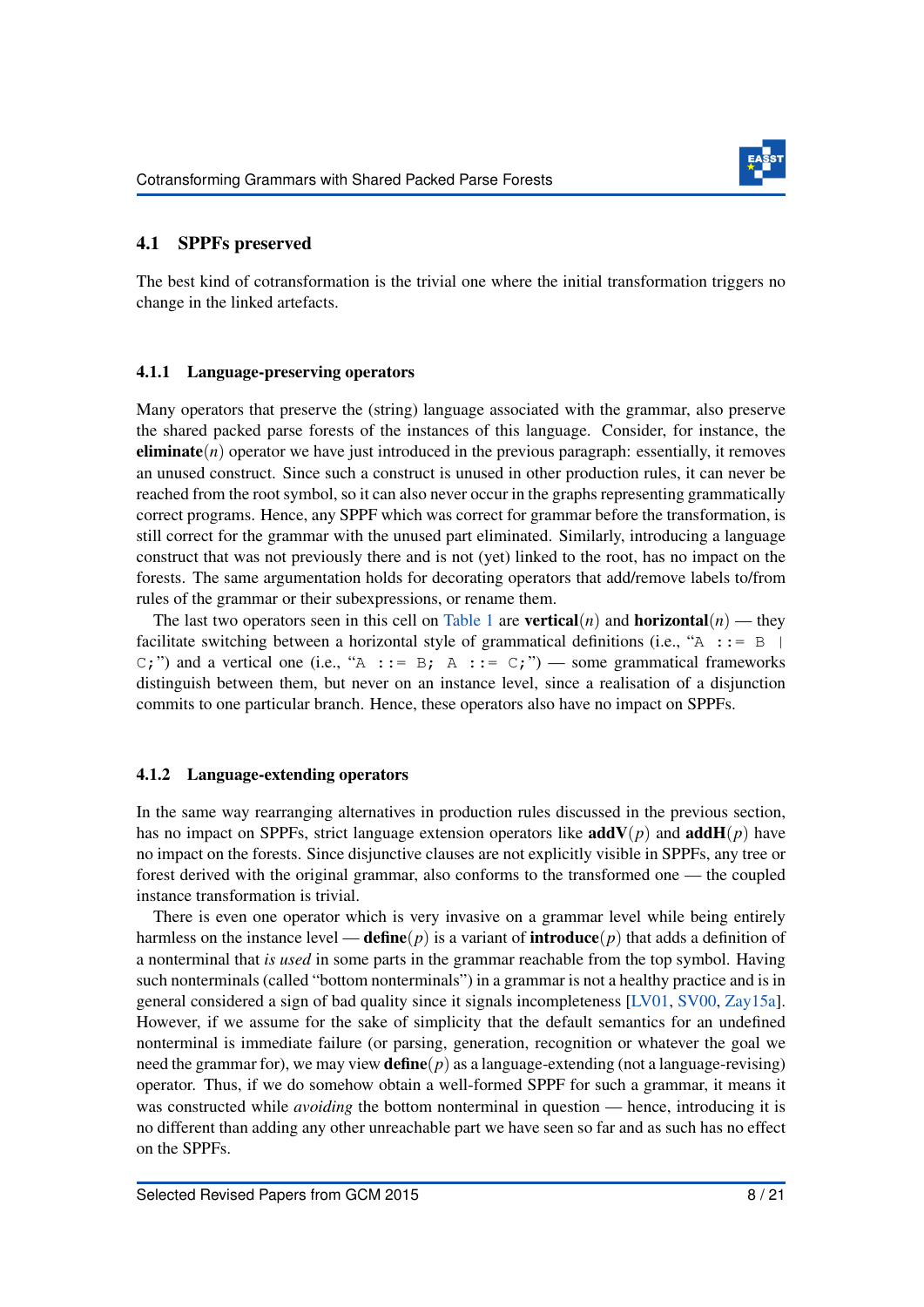

### 4.2 SPPFs preserved, if possible

There are several cases when we do not know in advance whether the cotransformation of SPPFs will be possible: when it is, it is trivial.

### 4.2.1 Language-reducing operators

The operators **removeV**(*p*) and **removeH**(*p*) are the counterparts of **addV** and **addH** operators we have considered above, which remove alternatives instead of adding them. The effect of such a transformation on a given SPPF is easy to determine: if the alternative which is being removed, is exercised anywhere in the graph, the (co)transformation fails; if it is not, then no update of the forest is required.

Note that since all branches of the conjunctive clause are present in a given SPPF, their removal requires a (possibly failing) refactoring: hence, **remove** $C(p)$  is considered later in [Subsubsec](#page-12-0)[tion 4.3.2.](#page-12-0)

The **undefine** $(n)$  operator takes a valid nonterminal (defined and used within the grammar) and turns it into a bottom nonterminal (used yet not defined). It is a language reducing operator since its effect is a strict decrease in the number of possible correct programs: any parse graph containing a note related to the nonterminal *n*, becomes invalid. Hence, the cotransformation for it checks whether such a node is indeed found in the given SPPF: if yes, the transformation fails; if not, it immediately succeeds without updating the SPPF.

# 4.3 SPPFs refactored

In the next subsections we consider cases of less trivial cotransformations, when language instances have to change to preserve conformance.

#### 4.3.1 Language-preserving operators

Many transformation operators that preserve the language associated with a grammar, still have some impact on the parse graphs. When the impact is easy to calculate in advance and thus encode the cotransformations as SPPF refactorings that are parametrised in the same way the grammar transformations are, we can run rewritings like  $extract(p)$  on both grammars and SPPFs.

Consider [Figure 3\(](#page-10-0)a). It shows a simple grammar of a language  $\{a^n b^n c^n | n > 0\}$  with three conjunctive views: the first one  $(a+b+c)$  being the most intuitive and hence the most suitable for expressing patterns to be matched on programs; the remaining two being used to parse the language (which is well-known to be context-sensitive, so we *need* the power of at least two conjuncts to recognise it precisely). In a sense, the last two conjuncts represent a recogniser and the first one specifies a parser [\[SJ10b,](#page-21-17) [SC15\]](#page-21-6). When a transformation command extract( $AP: := a + j$ ) is executed, the effect on the grammar is apparent: a new nonterminal is introduced and two occurrences of its right hand side are replaced with it. The effect on an SPPF is also quite easy to calculate: the node with  $a+$  is replaced with a chain of two nodes (AP and a+); the incoming edges of the old node are connected as the incoming edges to the first one in the chain; the outgoing edges of the old node become the outgoing ones of the last in the chain (shown on [Figure 3\(](#page-10-0)b), changes in bold green). A slightly more complicated case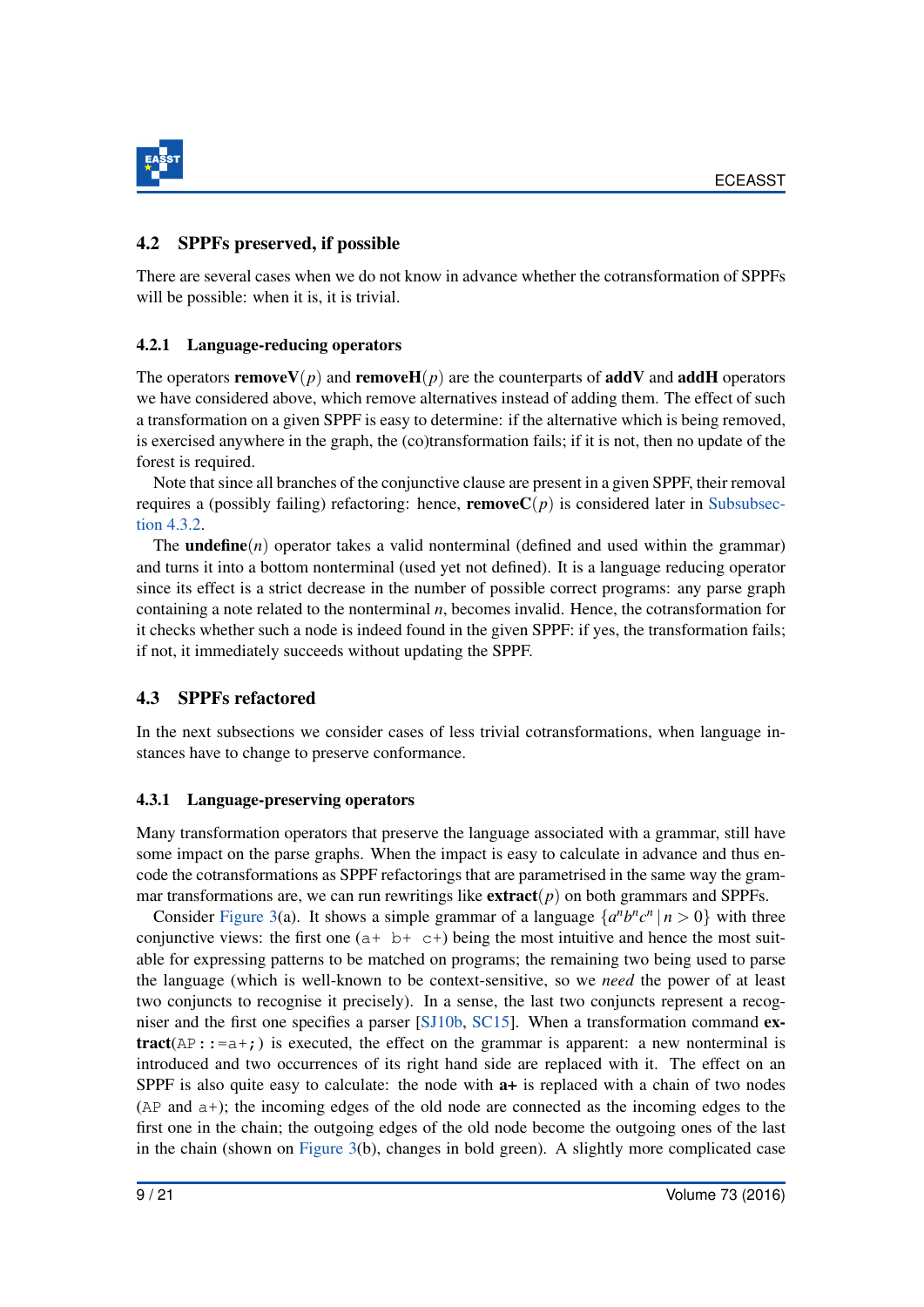

<span id="page-10-0"></span>

Figure 3: SPPF transformations coupled with extraction of a new nonterminal definition: (a) the original grammar and an SPPF of the term "abc"; (b) after applying  $extract(\mathbb{AP}::=a+;);$  (c) after applying  $extract(ABP::=a+ b+;).$  The case of extracting one symbol is easier because an SPPF already has nodes for such derivations and they only need to be chained; when more than one symbol is present in the right hand side of a production rule being extracted, then a new node is introduced for all matched patterns of use.

<span id="page-10-1"></span>

Figure 4: SPPF transformations coupled with inlining a nonterminal definition: (a) the original grammar and an SPPF of the term " $abc$ "; (b) after applying **inline**( $ABC$ ). The inlining is fairly straightforward: the node in question is removed, and any previously incoming edge is replaced with the list of previously outgoing edges.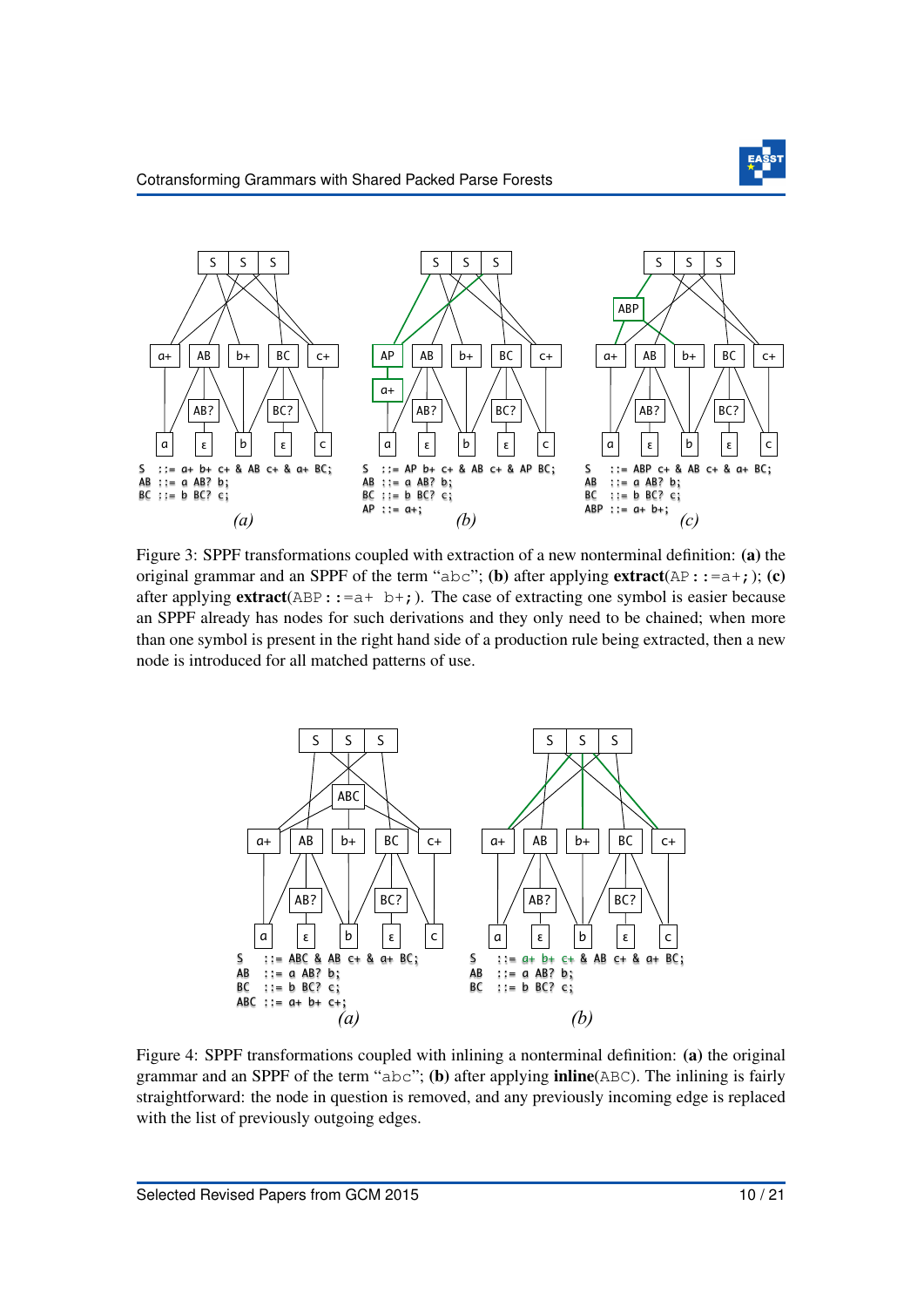

<span id="page-11-0"></span>

Figure 5: Graph transformations coupled to some of the language preserving grammar transformation operators: the graph on the left always represents a pattern being detected, the graph on the right defines the rewriting, dotted lines show correspondence between vertices that must not be broken by the transformation, so all incoming and outgoing edges around corresponding elements are to be preserved. **renameN** is very simple and intuitive: any node marked with  $x$  is replaced with a node marked with *y* while the node context is preserved. inline-extract shortcuts all incoming/outgoing edges to a node in question or introduces the node at their junction, depending on which direction we execute the cotransformation. unfold-fold works identically on the instance level, the differences are only observable on the grammar level. chain-unchain cuts a node in two, one of which inherits the incoming and the other one the outgoing edges. On the right, we show specifications for two ways of using **yaccify-devaccify** to turn a flatter iteration-based SPPF into its deeper recursive counterpart, with left recursion variant on top and right recursion variant on the bottom. Other operators of this category from [Table 1](#page-7-1) are specified in a similar fashion.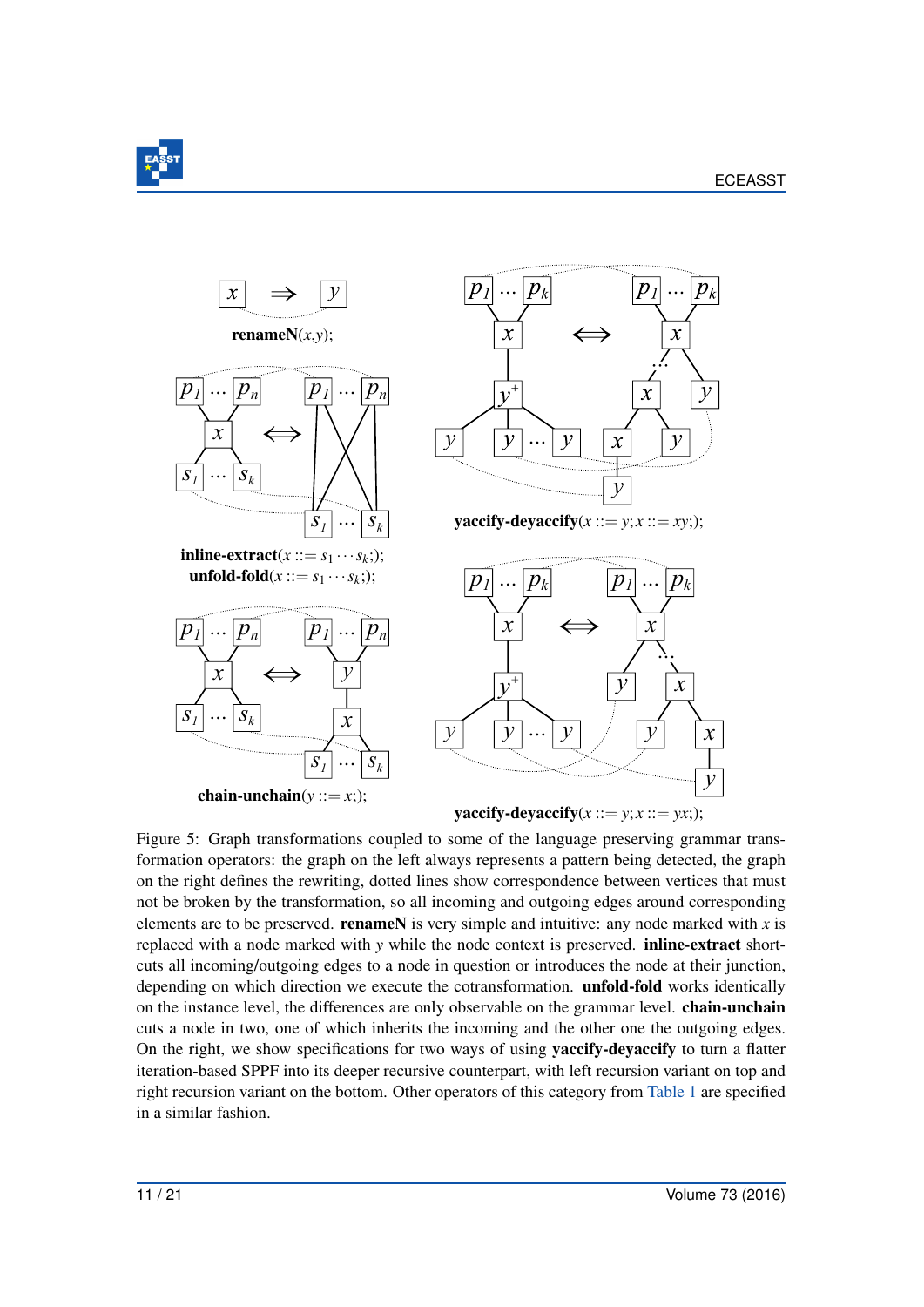

is shown on [Figure 3\(](#page-10-0)c), where a new vertex needs to be created when we **extract**(ABP::= $a+$  $b+$ ;) because a symbol sequence  $a+b+$  did not correspond to any vertex in the old graph. For all vertices that had outgoing edges to both  $a+$  and  $b+$ , they got replaced by one edge to the new node. [Figure 4](#page-10-1) shows the opposite scenario of inlining a nonterminal in a grammar, coupled with "inlining" corresponding vertices in a graph by drawing edges through it.

By reusing our previous results on bidirectionalisation of grammar transformation operators [\[Zay12\]](#page-21-10), we can significantly decrease the space needed for defining coupled instance transformations. In short, we know that if enough information is provided (e.g., the entire production rule being unfolded, not just a nonterminal name of its left hand side), then pairs of inverse operators can be treated as one bidirectional entity that allows forward and reverse applications. Indeed, as we have seen from [Figure 3](#page-10-0) and [Figure 4,](#page-10-1) the output of one transformation has strong resemblance to the pattern responsible for applicability of the inverse transformation. An appropriately abstracted graph transformations of inline-extract and some other operators from [Table 1](#page-7-1) are shown on [Figure 5.](#page-11-0)

Conceptually the impact of applying these operators is hardly surprising: **chain** replaces a node with a chain of two nodes; fold does the same folding we have seen above with extract, but without introducing a new nonterminal and possibly in a limited scope; rassoc and lassoc replace an iterative production rule with a recursive right/left associative one and thus stretche a node with multiple children into an unbalanced binary subtree; concatT and splitT merge or unmerge leaves, etc.

#### <span id="page-12-0"></span>4.3.2 Language-extending operators

Above we have considered grammar transformation operators that add disjunctive clauses to the grammar, obviously extending the associated language. In the case of extended context-free grammars (regular right hand side grammars) that allow metasyntactic sugar like optionals (*x*? effectively meaning  $x|\varepsilon$ ) and regular closures ( $x^+$  for transitive and  $x^*$  for reflexive transitive), the **widen**(*e*,*e'*) operator is used to transform *x*? to *x*<sup>\*</sup> or *x* to *x*<sup>+</sup>, together with the **appear**(*p*) operator that transforms  $\varepsilon$  to  $x$ ? (effectively injecting an optional symbol). The coupled graph transformations for these cases usually boil down to inserting new vertices in the right places in order to keep the structural commitments up to date with the changed grammar.

An even less trivial case of language extension is called "upgrading" and involves replacing a nonterminal by an expression that can be reduced to it. For instance, in A ::=  $\exists E C; \Box$ :: = B|E; we can upgrade B in A (underlined) to D. Such a transformation increases the string language associated with a grammar, as well as rearranges the relations between nonterminals. The coupled transformation for SPPF is still simple and inserts an extra vertex for  $D$  between  $A$ and B (E is still not present in the SPPF).

The **remove** $C(p)$  operator that eliminates a conjunct, formally also increases the underlying language since any extra conjunct is possibly an extra condition to be met, and dropping it makes the combination weaker. Technically the coupled SPPF transform that removes a conjunct is a disambiguation filter, but it is not useful to count it as such since the ambiguity being removed is explicit (recall [Subsection 3.4\)](#page-6-0). The graph transformations shown on [Figure 6](#page-13-0) define these coupled rewritings more formally. There are some interesting corner cases like partial coinciding of  $y_i$  and  $z_j$  which are outside the scope of this paper but should be researched in the future.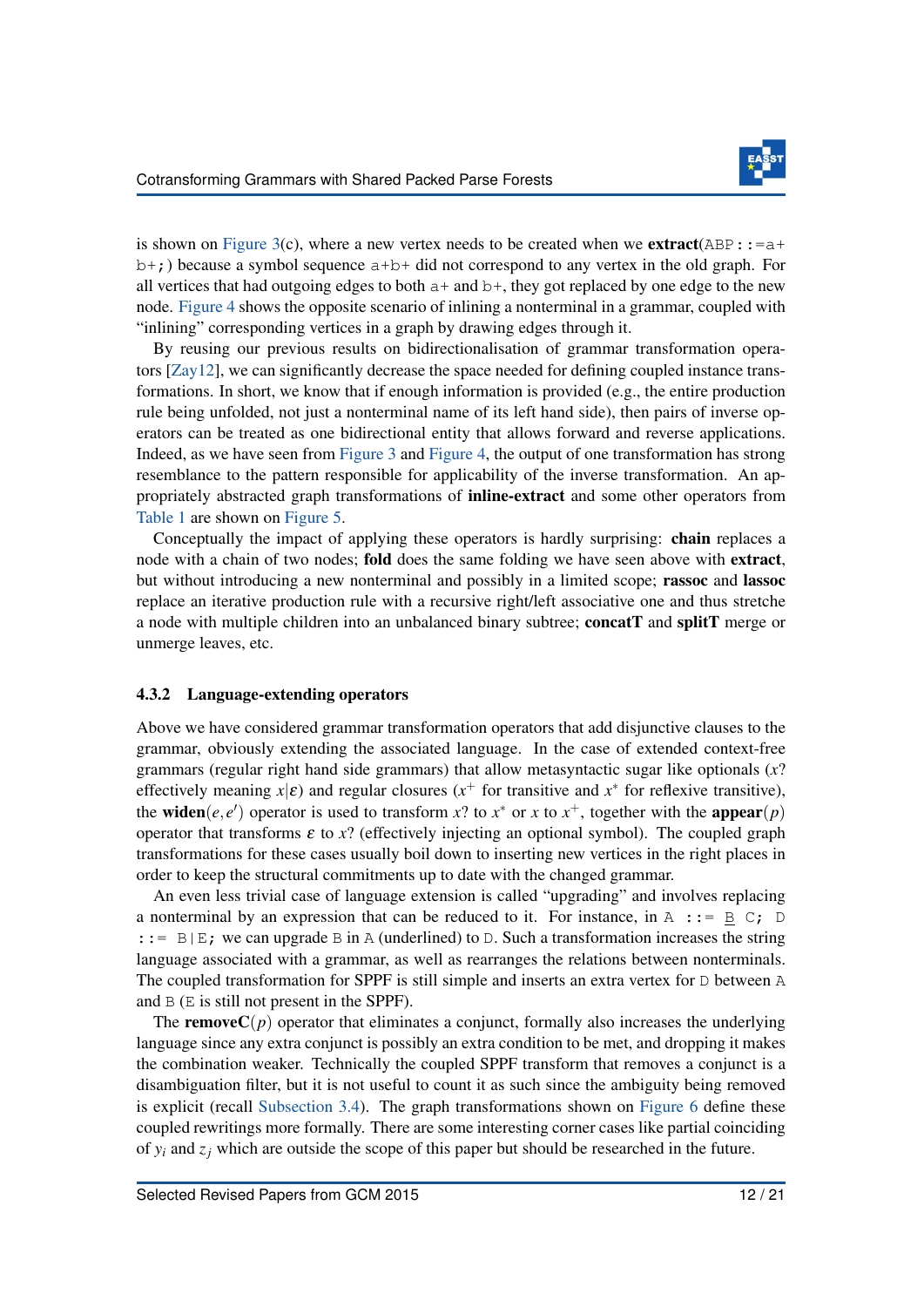

<span id="page-13-0"></span>

removeC( $x ::= z_1 \cdots z_n$ );

Figure 6: Graph transformations coupled to language-extending/-reducing grammar transformation operators, in the same format as used on the previous figure. appear-disappear matches the entire production rule in question but includes correspondences for each vertex so none of them can be damaged; the only modification is the addition of a new vertex with an empty value inside. unite adds all production rules of one nonterminal to another nonterminal, so all we need to do on the instance level is replace old nonterminal occurrences with the new one. widen is also unidirectional but changes only the type of one node, so the graph transformation specification looks very small. Finally, removeC removes a conjunctive clause from both the grammar and the graph defined by it. The transformation coupled to **upgrade** is not shown because it is identical to extract or fold which were already considered.

### 4.3.3 Language-reducing operators

The **disappear**( $p$ ) operator is used to transform  $x$ ? or  $x^*$  to  $\varepsilon$ . The coupled transformation on SPPFs for it exists, but is subtly different from the ones being considered so far: it is inherently irreversible since if the SPPF in question actually contains the *x*? with *x* as a child node, then that *x* is removed and lost. This is contrasting to folding/unfolding vertices and rearranging the edges around them.

#### 4.3.4 Language-revising operators

The operators **abstractize**( $p$ ) and **concretize**( $p$ ) eliminate and introduce terminals from production rules (a common practice when mapping abstract syntax to concrete syntax, hence the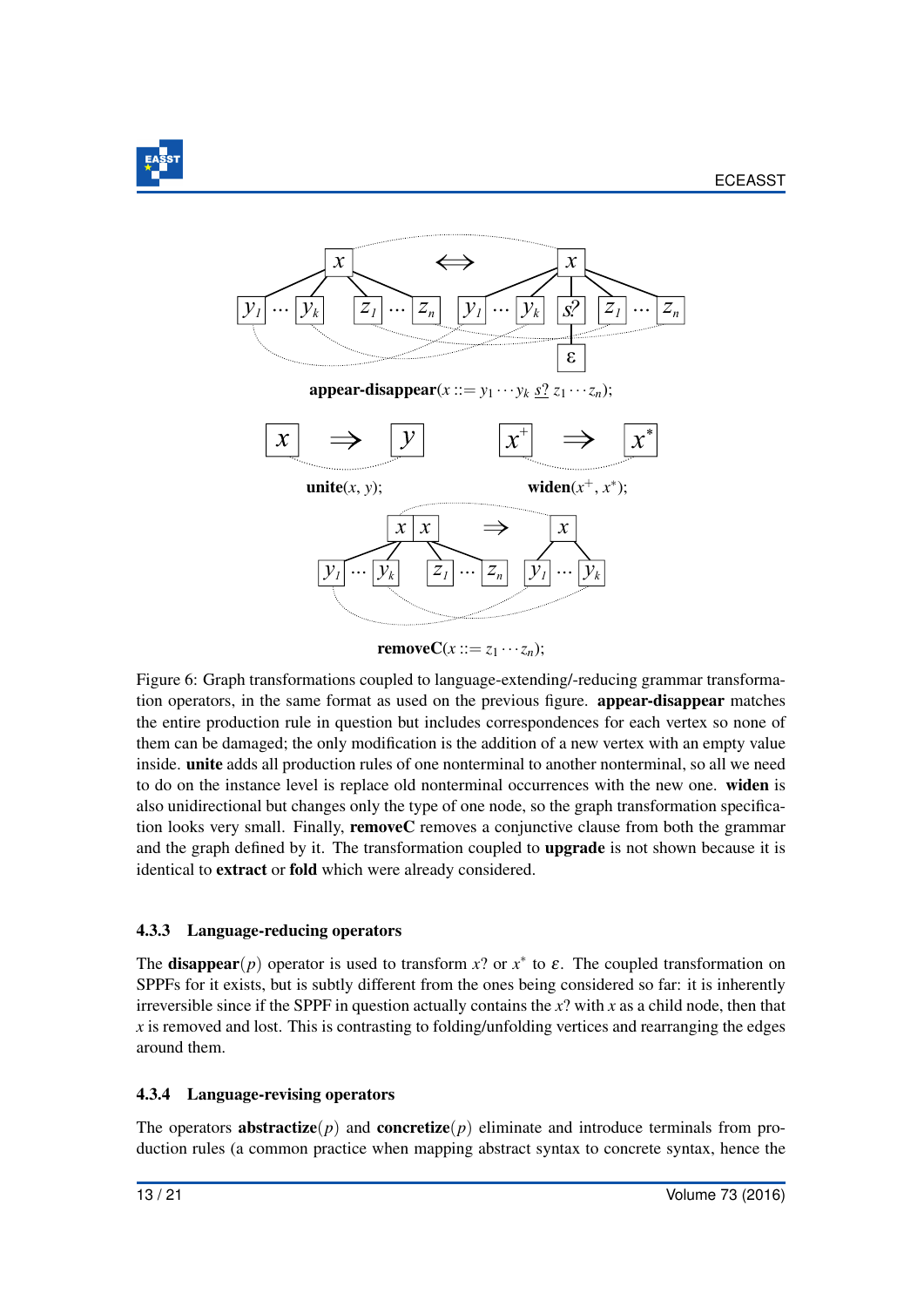

<span id="page-14-0"></span>

abstractize-concretize( $x ::= y_1 \cdots y_k \underline{t} \overline{z_1 \cdots z_n}$ ); *(only right to left:)* **project**( $x ::= y_1 \cdots y_k \underline{t} \underline{z}_1 \cdots \underline{z}_n$ );



**permute**( $x ::= y_1 \cdots y_k;$ ,  $x ::= y_{n_1} \cdots y_{n_k};$ );

Figure 7: Graph transformations coupled to language-revising grammar transformation operators, in the same format as used on the previous figures. The transformation on top uses the same pattern that we used before for appear-disappear, which was justified back then by the empty contents of the node and now by the node in question being terminal and hence having no children. The permute operator shuffles children of one node but preserves them, which is perfectly easy expressible by the correspondence relation of the graph transformation.

names). Since the terminals are present explicitly in the arguments, we can easily implement our coupled SPPF transformations by inserting leaves and connecting them to the appropriate places to the graph, or removing them. These transformations can have a big effect on the SPPF and are therefore more similar to the cotransformation from the previous paragraph. The project operator is a stronger version of abstractize or disappear that works on any symbol, but the transformation coupled with it, is the same: locate all the parts being removed from the grammar, remove them from the graph.

The rest of language revising operators are coupled with less invasive rearrangements of the parse graph: reordering edges (permute), updating the contents of the leaves (renameT) and splitting one nonterminal into several (splitN). We show two interesting graph transformations on [Figure 7;](#page-14-0) the remaining ones are focused on the application scope instead of actual graph manipulation (splitN) or are identical to ones shown before (**renameT** is the same as **renameN** in all aspects).

### 4.4 SPPFs refactored, when possible

Cotransformations from the previous section were necessary but could never fail: they were applicable to all possible graphs. Let us now move on to cotransformations that could seem successful on the grammar level but fail on the instance level (causing the combination to fail).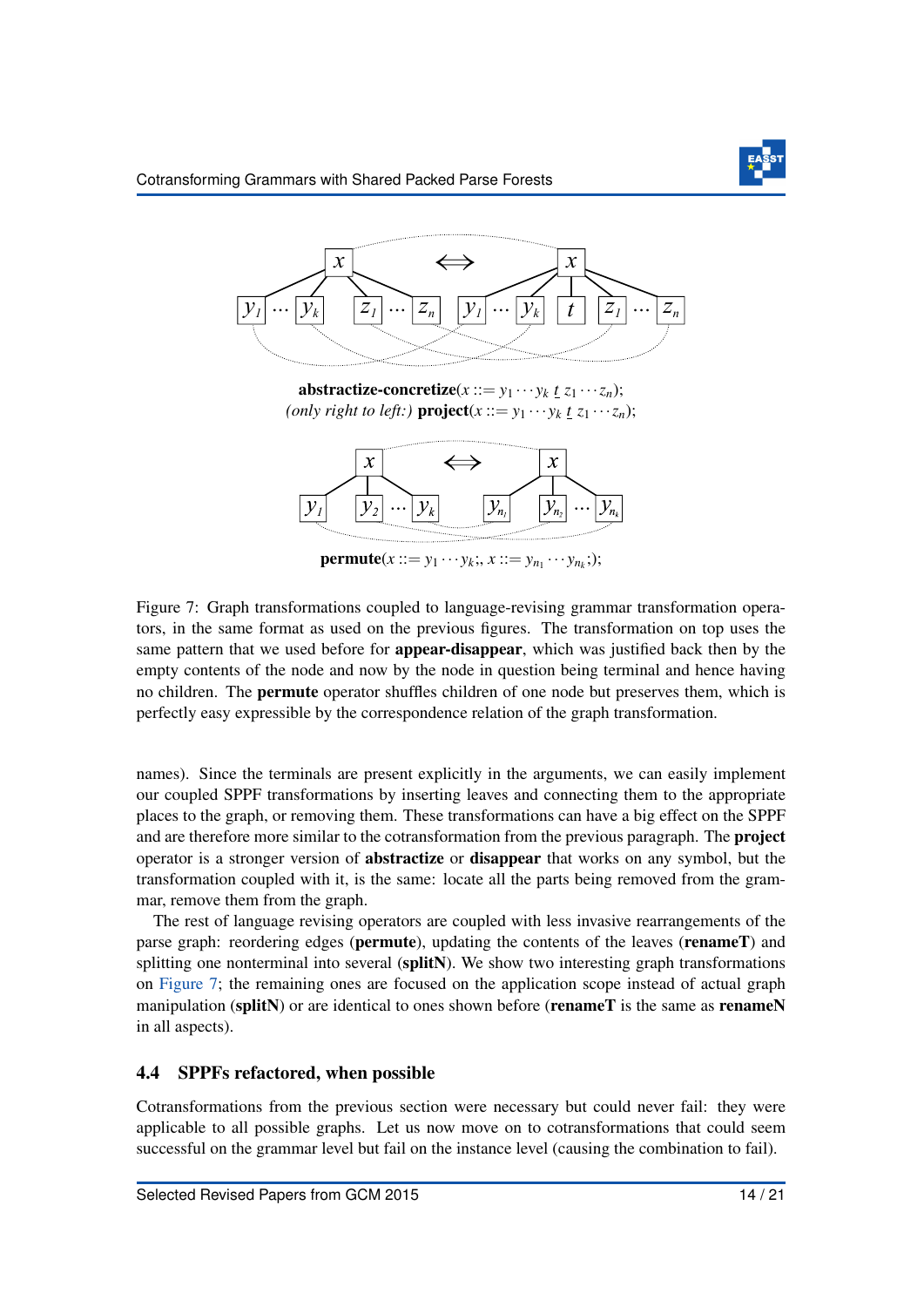

#### 4.4.1 Language-reducing operators

The narrow operator (the reverse of widen discussed above) and the downgrade operator (the reverse of upgrade) become simple parse graph rearrangements, if the constructs in the SPPF happen to correspond to the new grammar, and fail otherwise. For instance, if a "wider" option is found in the SPPF, we have no automated way to update it. Formally the graph transformation of narrow will look similar to the ones we have seen in **widen, renameN, unite**, etc, but to the best of our knowledge there is no graph rewriting framework that allows expressing the "if this pattern is matched, give up and report an error" which is the crucial other side of this cotransformation. The same holds for **upgrade** which is partially applicable folding.

The **addC** operator, on the other hand, shows us yet another class of cotransformations: namely, the one requiring reparsing. Indeed, if the first branch of the conjunctive clause of S from [Figure 3](#page-10-0) were to be introduced as a transformation step, we would need to reconnect the left subnode of S to the appropriate children, which formally corresponds to parsing. In the current prototype implementation we reuse the existing parser — to the best of our knowledge, other frameworks like TXL [\[DCMS02\]](#page-18-13) do the same — instead of exploring possibly more efficient alternatives. Pure graph transformations do not seem to be the right solution here, because if we are confined by their use, parsers need to be propagated along some scenarios — which could certainly lead to curious exercises in combining continuation passing with pair grammars, but the idea looks over-engineered at first glance.

### 4.4.2 Language-revising operators

The most brutal among language revising operators: **redefine** that replaces an entire nonterminal definition with a different one; replace doing the same for arbitrary subexpressions; reroot that changes the starting symbol of the grammar, — all require reparsing as a part of their cotransformation steps.

### 4.5 Cotransformations destined to fail

Interestingly, there is one particular operator that is always doomed:  $\mathbf{inject}(p)$  that works like appear but can insert any symbol anywhere in the grammar. In order to construct a coupled SPPF transformation for **inject**, we need to know how to connect the new node to its children, but this information is ultimately lacking from the operator parameters. The only cases where it could have worked, are already covered by other operators (e.g., injecting terminals is concretize, injecting possibly empty symbols is appear).

# <span id="page-15-0"></span>5 Related and future work

The disambiguation of context-free grammars is a problem that was claimed to be solved as early as 1995 [\[Che95\]](#page-18-15) and is still actively researched in the 2010s [\[Sch10,](#page-21-18) [BV11,](#page-18-2) [VT13\]](#page-21-19). There is a lot of work on disambiguation, parse forest pruning and shaving, and it remains to be seen whether our approach can usefully complement similarly-minded techniques from that area such as van den Brand et al.'s implementation of disambiguation filters with term rewriting [\[BKMV03\]](#page-18-14). With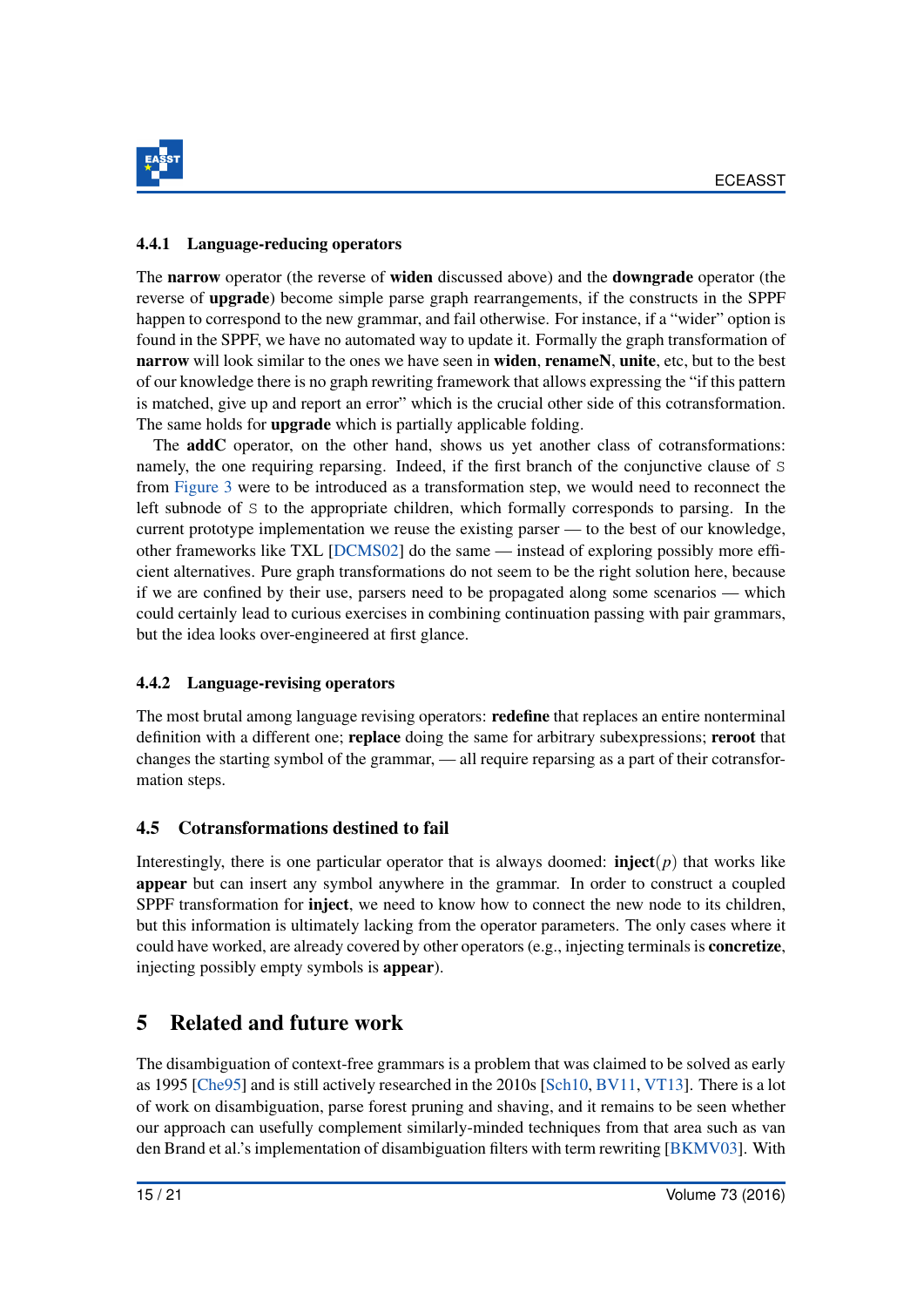

the technology from this paper we can perform "co-disambiguation" of grammars with forests. The obvious advantage of such a setup is that the presence of ambiguity on the instance level is trivially detectable while posing a long standing challenge on the grammar level.

Partial models [\[FSC12\]](#page-19-12) allow for explicit modelling of uncertainty, of which ambiguity is an example of. There are many techniques accumulated in this area, allowing for decision making [\[AAFL96\]](#page-18-16), clustering and classification [\[MPTV10\]](#page-20-14), application of normal logic rules [\[LS02\]](#page-20-15) — all in the face of uncertainty. A deeper investigation is needed to make strong claims about (in)compatibility of such approaches to transformation of ambiguous forests. Recent advancements in delta-lenses make them an attractive mechanism for this endeavour [\[DEPC16\]](#page-18-17). Walking this path will at least broaden the classic ambiguous grammar problem from purging uncertainty to tolerating it.

Stevenson [\[Ste15\]](#page-21-8) and Cordy [\[BZ15\]](#page-18-4) argue for 5 ways to approach the problem of transforming SPPFs: (1) abandon well-formedness, (2) use disjunction transformation semantics for conjuncts, (3) transform all views at once, (4) always trigger full reparse, (5) seamlessly work on canonic representation. Strictly speaking, there are also some methods to adjust the semantics of the grammar/metamodel itself — redefine what constitutes grammaticality; examples can be found in older literature, based on logical representation of ambiguous terms [\[Rae97\]](#page-20-16), specificity rules for productions [\[Ken90\]](#page-19-13), etc.

As said before, we are not the only ones trying to use computation models based on graphs instead of trees in software language engineering. It remains to be seen whether systematically using abstract syntax graphs [\[SL13\]](#page-21-1) and general purpose graph transformation frameworks would be much different. As stated in the introduction, we deliberately focused our attention on methods that do *not* use higher order abstract syntax [\[PE88,](#page-20-3) [DPS97,](#page-19-0) [Chl08\]](#page-18-3). Our approach is closer to pair/triple grammars that are commonly used to define graph-to-graph rewritings [\[Pra71,](#page-20-17) [Sch95\]](#page-21-20). We have noticed that in our case this way could have profited from an extension allowing to match separately on the incoming edges and the outgoing ones instead of matching the entire vertex, but we have not explored this option in full, since it seemed to fall in a somewhat unexplored space between established forms of node rewriting [\[ER97\]](#page-19-14) and (hyper)edge rewriting [\[DKH97\]](#page-19-15).

The approach to couple instance transformations to grammar transformations and not vice versa, that we decided to pursue, has its counterparts in other technological spaces such as modelware [\[GFD05\]](#page-19-16) or XML [\[LL01\]](#page-20-18) or databases [\[HHTH02\]](#page-19-17), obviously with transformations of metamodels or schemata as the starting point. Cotransformations in general have been re-explained to some extent in this paper, but there exists a much more detailed introduction [\[Läm04\]](#page-20-11).

Grammar mutations [\[Zay12,](#page-21-10) [Zay14b\]](#page-21-13) are systematic generalisations of grammar transformations used for this paper. There does not seem to be any fundamental problem in combining that generalisation with our couplings, but the implementation of coupled mutations remains future work.

The classification of coupled SPPF transformations from [Table 1](#page-7-1) corresponds to the two kinds of negotiated evolution: "adaptation through tolerance" when SPPFs are preserved and "through adjustment" when they are refactored [\[Zay14a\]](#page-21-21).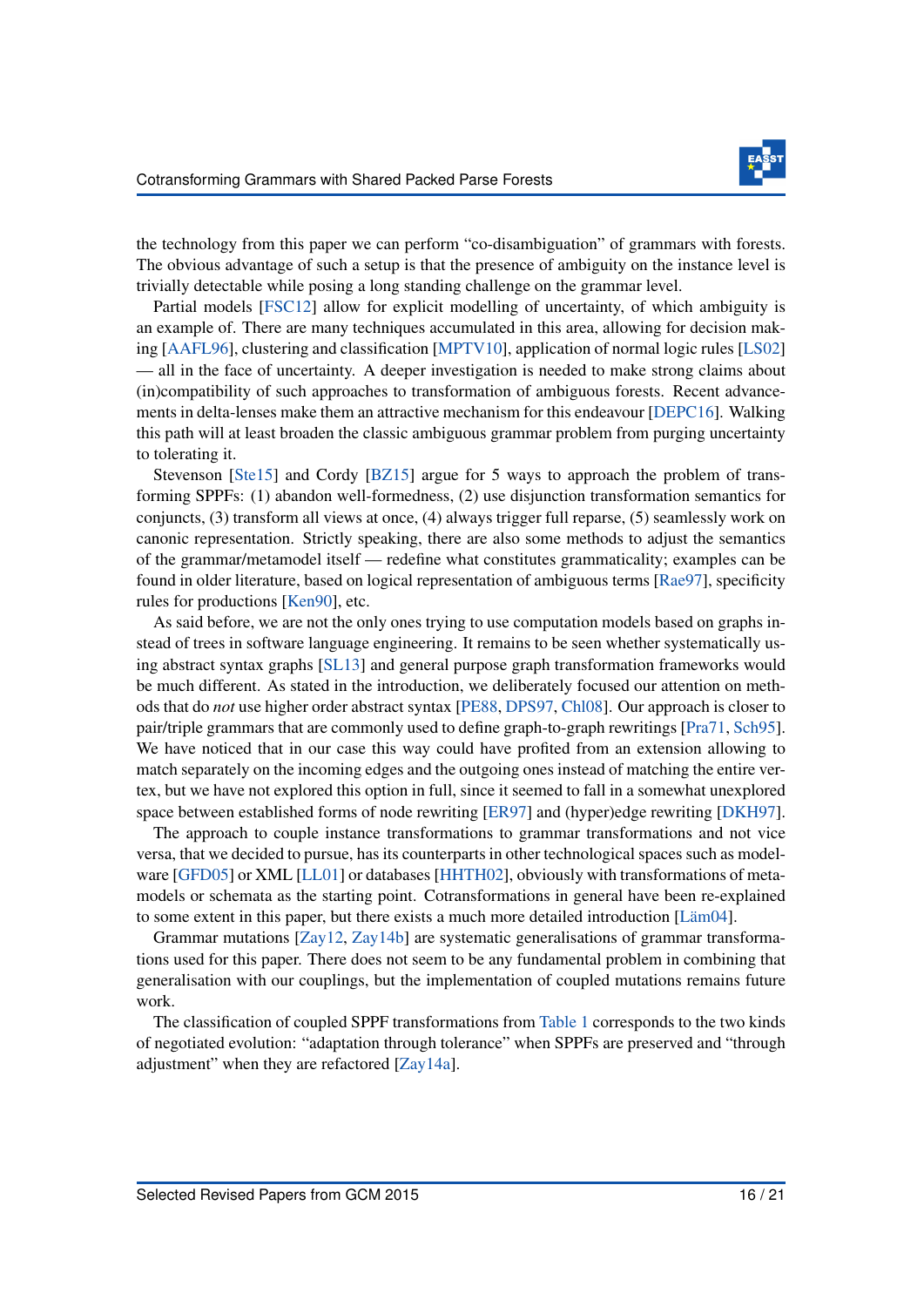

# <span id="page-17-0"></span>**Conclusion**

In this paper, we have considered cotransformations of grammars together with shared packed parse forests defined by these grammars. That is, given a grammar *G* and a collection of graphs  ${F<sub>i</sub>}$  conforming to it, we can specify its evolution into an updated grammar *G*<sup> $\prime$ </sup> such that the graphs are migrated to conform to  $G'$ :



An implementation of a transformation operator suite was proposed. Each grammar change was coupled to one of the following: (1) no change in the parse graphs; (2) rearranging the graphs, implemented in triple graph-style rewritings; (3) introducing new elements to graphs based on operator arguments; (4) reparsing; (5) imminent failure. This classification is complementary to the previously existing ones based on preserving, increasing, reducing or revising the semantics chosen for the grammar.

The examples given in the paper mostly refer to concrete grammars in the context of parsing, but the research was done with software language engineering principles, which means that the contribution is applicable to co-evolution of *grammars in a broad sense* such as ontologies, API, DSLs, graph schemata, libraries, etc. We have used Boolean grammars as the underlying formalism due to their power to naturally represent non-context-free languages, ambiguous generalised parses and parse views in a uniform way. This is the first project involving coupled transformations of Boolean grammars.

The computation model proposed in this paper, can be used for formalisations and proofs of certain properties of transformation chains; for grammar-based convergence; for manipulating parse views and in general for tasks involving synchronous consistent changes to Boolean grammars and shared packed parse forests of grammatical instances. This is an area of rapidly growing interest in the software language engineering community, and its limits, as well as the extent of its usefulness, remain to be examined.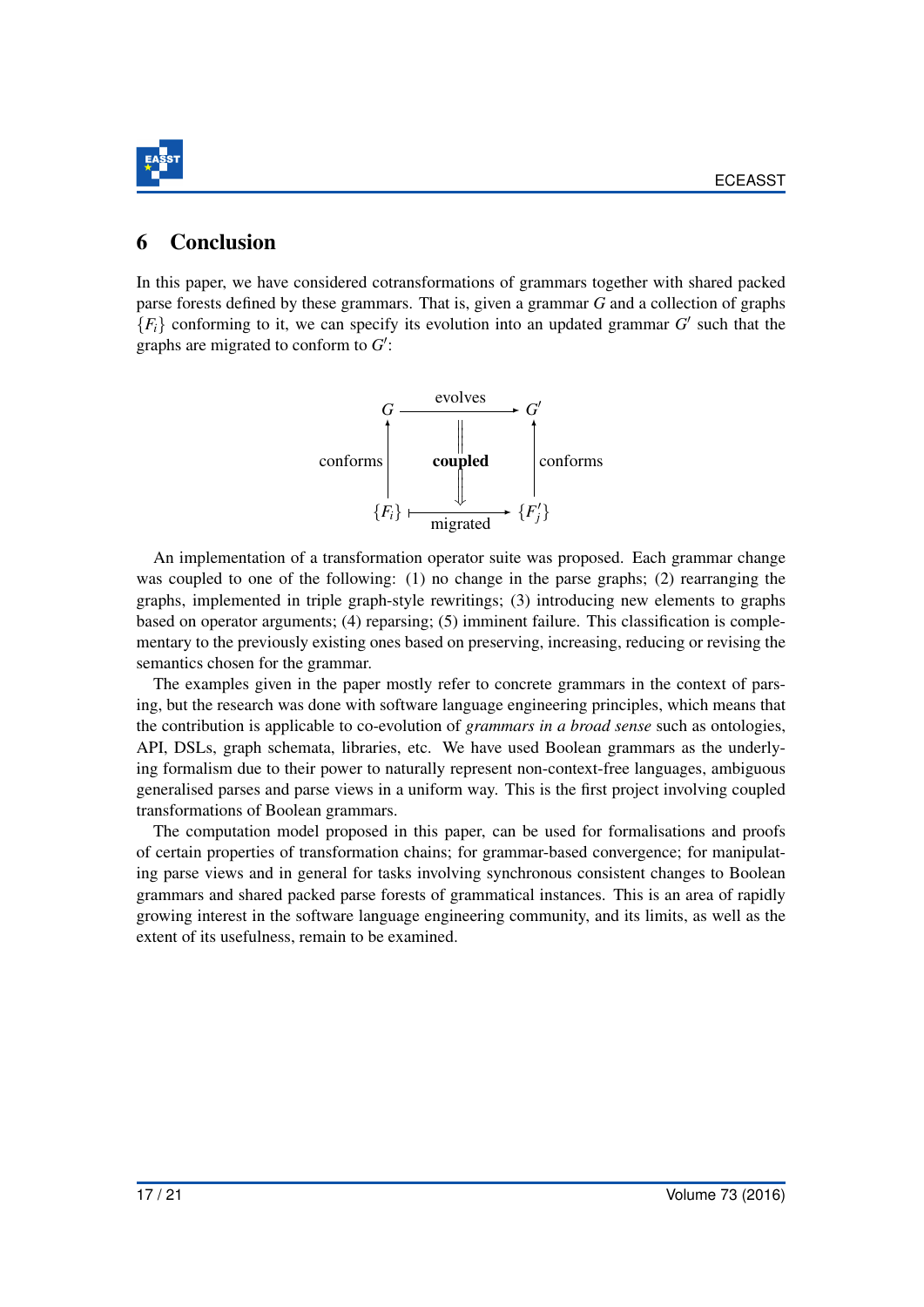

## Bibliography

- <span id="page-18-16"></span>[AAFL96] B. Awerbuch, Y. Azar, A. Fiat, F. T. Leighton. Making Commitments in the Face of Uncertainty: How to Pick a Winner Almost Every Time. In *STOC*. Pp. 519–530. ACM, 1996. DOI: [10.1145/237814.238000](http://dx.doi.org/10.1145/237814.238000)
- <span id="page-18-0"></span>[ASU85] A. V. Aho, R. Sethi, J. D. Ullman. *Compilers: Principles, Techniques and Tools*. Addison-Wesley, 1985.
- <span id="page-18-7"></span>[BHKO02] M. G. J. van den Brand, J. Heering, P. Klint, P. A. Olivier. Compiling Language Definitions: The ASF+SDF Compiler. *ACM ToPLaS* 24(4):334–368, 2002. DOI: [10.1145/567097.567099](http://dx.doi.org/10.1145/567097.567099)
- <span id="page-18-6"></span>[BJKO00] M. G. J. van den Brand, H. A. de Jong, P. Klint, P. A. Olivier. Efficient Annotated Terms. *Software: Practice & Experience* 30(3):259–291, 2000.
- <span id="page-18-14"></span>[BKMV03] M. van den Brand, S. Klusener, L. Moonen, J. J. Vinju. Generalized Parsing and Term Rewriting: Semantics Driven Disambiguation. *ENTCS* 82(3):575–591, 2003. DOI: [10.1016/S1571-0661\(05\)82629-5](http://dx.doi.org/10.1016/S1571-0661(05)82629-5)
- <span id="page-18-11"></span>[BKV03] M. G. J. van den Brand, P. Klint, J. J. Vinju. Term Rewriting with Traversal Functions. *ACM ToSEM* 12(2):152–190, Apr. 2003. DOI: [10.1145/941566.941568](http://dx.doi.org/10.1145/941566.941568)
- <span id="page-18-9"></span>[BL13] A. H. Bagge, R. Lämmel. Walk Your Tree Any Way You Want. In *ICMT*. LNCS 7909, pp. 33–49. Springer, 2013. DOI: [10.1007/978-3-642-38883-5\\_3](http://dx.doi.org/10.1007/978-3-642-38883-5_3)
- <span id="page-18-8"></span>[BMS05] G. M. Bierman, E. Meijer, W. Schulte. The Essence of Data Access in Cω. In *ECOOP*. LNCS 3586, pp. 287–311. Springer, 2005. DOI: [10.1007/11531142\\_13](http://dx.doi.org/10.1007/11531142_13)
- <span id="page-18-1"></span>[BSVV02] M. van den Brand, J. Scheerder, J. J. Vinju, E. Visser. Disambiguation Filters for Scannerless Generalized LR Parsers. In *CC*. LNCS 2304, pp. 143–158. Springer, 2002. DOI: [10.1007/3-540-45937-5\\_12](http://dx.doi.org/10.1007/3-540-45937-5_12)
- <span id="page-18-2"></span>[BV11] B. Basten, J. J. Vinju. Parse Forest Diagnostics with Dr. Ambiguity. In *SLE*. LNCS 6940, pp. 283–302. Springer, 2011. DOI: [10.1007/978-3-642-28830-2\\_16](http://dx.doi.org/10.1007/978-3-642-28830-2_16)
- <span id="page-18-4"></span>[BZ15] A. H. Bagge, V. Zaytsev. Open and Original Problems in Software Language Engineering 2015 Workshop Report. *SIGSOFT SE Notes* 40(3):32–37, 2015. DOI: [10.1145/2757308.2757313](http://dx.doi.org/10.1145/2757308.2757313)
- <span id="page-18-12"></span>[Can62] D. G. Cantor. On the Ambiguity Problem of Backus Systems. *Journal of the ACM* 9(4):477–479, 1962.
- <span id="page-18-15"></span>[Che95] B. S. N. Cheung. Ambiguity in Context-Free Grammars. In *SAC*. Pp. 272–276. ACM, 1995. DOI: [10.1145/315891.315991](http://dx.doi.org/10.1145/315891.315991)
- <span id="page-18-3"></span>[Chl08] A. Chlipala. Parametric Higher-Order Abstract Syntax for Mechanized Semantics. In *ICFP*. Pp. 143– 156. ACM, 2008. DOI: [10.1145/1411204.1411226](http://dx.doi.org/10.1145/1411204.1411226)
- <span id="page-18-5"></span>[Cho59] N. Chomsky. On Certain Formal Properties of Grammars. *Information and Control* 2(2):137–167, 1959. DOI: [10.1016/S0019-9958\(59\)90362-6](http://dx.doi.org/10.1016/S0019-9958(59)90362-6)
- <span id="page-18-10"></span>[CV11] A. Cunha, J. Visser. Transformation of Structure-shy Programs with Application to XPath Queries and Strategic Functions. *SCP* 76(6):516–539, 2011. DOI: [10.1016/j.scico.2010.01.003](http://dx.doi.org/10.1016/j.scico.2010.01.003)
- <span id="page-18-13"></span>[DCMS02] T. R. Dean, J. R. Cordy, A. J. Malton, K. A. Schneider. Grammar Programming in TXL. In *SCAM*. IEEE Computer Society, 2002. DOI: [10.1109/SCAM.2002.1134109](http://dx.doi.org/10.1109/SCAM.2002.1134109)
- <span id="page-18-17"></span>[DEPC16] Z. Diskin, R. Eramo, A. Pierantonio, K. Czarnecki. Introducing Delta-Lenses with Uncertainty. In *BX*. 2016. In print.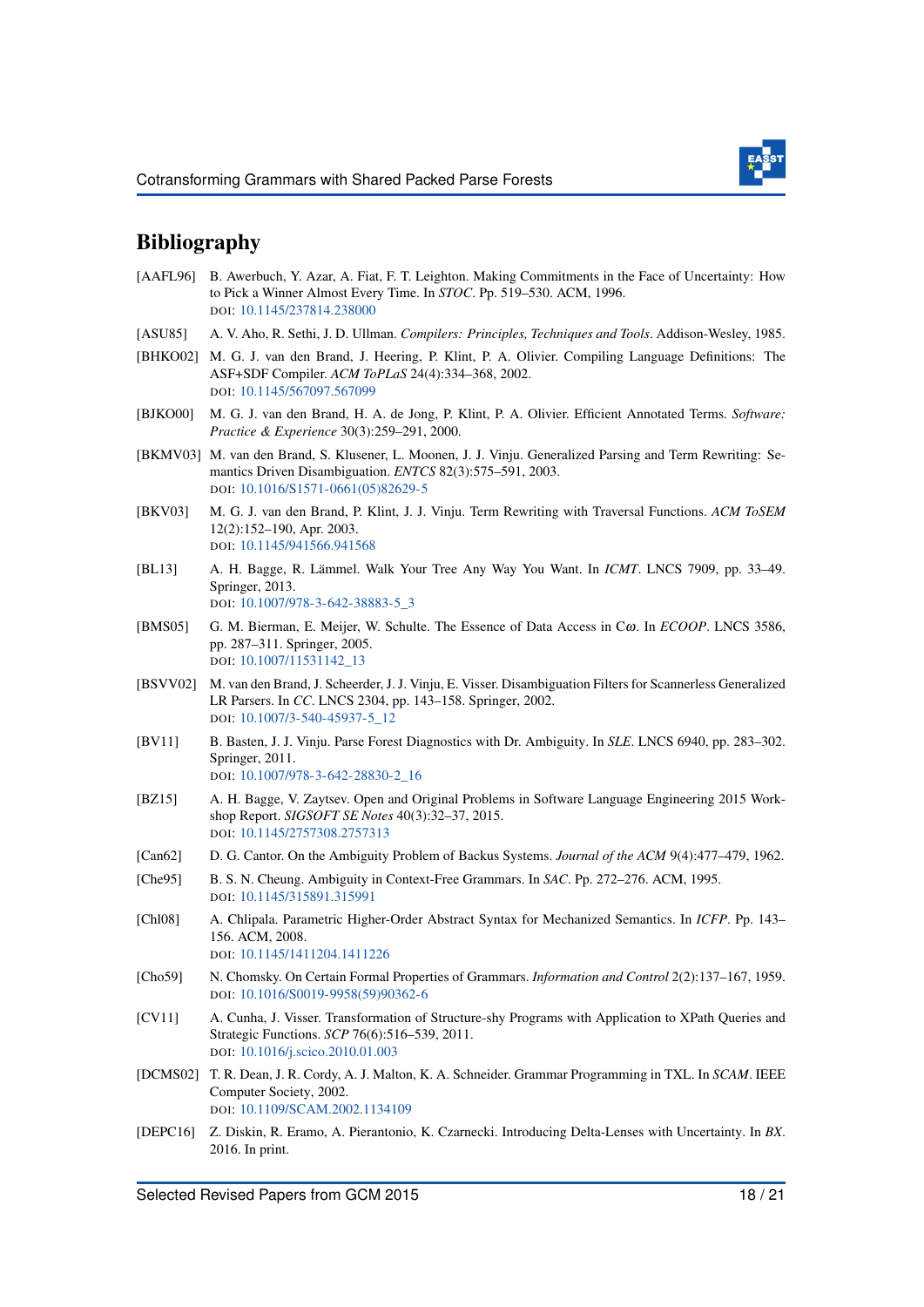

- <span id="page-19-1"></span>[DFH95] J. Despeyroux, A. P. Felty, A. Hirschowitz. Higher-Order Abstract Syntax in Coq. In *TLCA*. LNCS 902, pp. 124–138. Springer, 1995. DOI: [10.1007/BFb0014049](http://dx.doi.org/10.1007/BFb0014049)
- <span id="page-19-15"></span>[DKH97] F. Drewes, H.-J. Kreowski, A. Habel. Hyperedge Replacement Graph Grammars. In *Handbook of Graph Grammars and Computing by Graph Transformation*. Pp. 95–162. World Scientific Publishing Co., Inc., 1997.
- <span id="page-19-0"></span>[DPS97] J. Despeyroux, F. Pfenning, C. Schürmann. Primitive Recursion for Higher-Order Abstract Syntax. In *TLCA*. LNCS 1210, pp. 147–163. Springer, 1997. DOI: [10.1007/3-540-62688-3\\_34](http://dx.doi.org/10.1007/3-540-62688-3_34)
- <span id="page-19-2"></span>[Ear68] J. Earley. *An Efficient Context-Free Parsing Algorithm*. PhD thesis, Carnegie-Mellon, Aug. 1968.
- <span id="page-19-14"></span>[ER97] J. Engelfriet, G. Rozenberg. Node Replacement Graph Grammars. In *Handbook of Graph Grammars and Computing by Graph Transformation*. Pp. 1–94. World Scientific Publishing Co., Inc., 1997.
- <span id="page-19-6"></span>[For04] B. Ford. Parsing Expression Grammars: A Recognition-based Syntactic Foundation. In *POPL*. Pp. 111– 122. ACM, 2004. DOI: [10.1145/964001.964011](http://dx.doi.org/10.1145/964001.964011)
- <span id="page-19-12"></span>[FSC12] M. Famelis, R. Salay, M. Chechik. Partial Models: Towards Modeling and Reasoning with Uncertainty. In *ICSE*. Pp. 573–583. IEEE, 2012. DOI: [10.1109/ICSE.2012.6227159](http://dx.doi.org/10.1109/ICSE.2012.6227159)
- <span id="page-19-16"></span>[GFD05] T. Gîrba, J.-M. Favre, S. Ducasse. Using Meta-Model Transformation to Model Software Evolution. *ENTCS* 137(3):57–64, 2005. DOI: [10.1016/j.entcs.2005.07.005](http://dx.doi.org/10.1016/j.entcs.2005.07.005)
- <span id="page-19-17"></span>[HHTH02] J. Henrard, J.-M. Hick, P. Thiran, J.-L. Hainaut. Strategies for Data Reengineering. In *WCRE*. Pp. 211– 220. IEEE Computer Society, 2002.
- <span id="page-19-5"></span>[Hin00] R. Hinze. A New Approach to Generic Functional Programming. In *POPL*. Pp. 119–132. ACM, 2000. DOI: [10.1145/325694.325709](http://dx.doi.org/10.1145/325694.325709)
- <span id="page-19-10"></span>[JAB+06] F. Jouault, F. Allilaire, J. Bézivin, I. Kurtev, P. Valduriez. ATL: a QVT-like Transformation Language. In *OOPSLA*. Pp. 719–720. ACM, 2006. DOI: [10.1145/1176617.1176691](http://dx.doi.org/10.1145/1176617.1176691)
- <span id="page-19-4"></span>[JJ97] P. Jansson, J. Jeuring. PolyP — A Polytypic Programming Language Extension. In *POPL*. Pp. 470–482. ACM Press, 1997. DOI: [10.1145/263699.263763](http://dx.doi.org/10.1145/263699.263763)
- <span id="page-19-11"></span>[Kay07] M. Kay. XSL Transformations (XSLT) Version 2.0. *W3C Recommendation*, 23 January 2007. [http://](http://www.w3.org/TR/2007/REC-xslt20-20070123) [www.w3.org/TR/2007/REC-xslt20-20070123.](http://www.w3.org/TR/2007/REC-xslt20-20070123)
- <span id="page-19-13"></span>[Ken90] R. Kennaway. The Specificity Rule for Lazy Pattern-Matching in Ambiguous Term Rewrite Systems. In *ESOP*. LNCS 432, pp. 256–270. Springer, 1990. DOI: [10.1007/3-540-52592-0\\_68](http://dx.doi.org/10.1007/3-540-52592-0_68)
- <span id="page-19-8"></span>[KLV02] J. Kort, R. Lämmel, C. Verhoef. The Grammar Deployment Kit — System Demonstration. *ENTCS* 65(3):117–123, 2002. DOI: [10.1016/S1571-0661\(04\)80430-4](http://dx.doi.org/10.1016/S1571-0661(04)80430-4)
- <span id="page-19-3"></span>[KSV09] P. Klint, T. van der Storm, J. J. Vinju. RASCAL: A Domain Specific Language for Source Code Analysis and Manipulation. In *SCAM*. Pp. 168–177. IEEE Computer Society, 2009. DOI: [10.1109/SCAM.2009.28](http://dx.doi.org/10.1109/SCAM.2009.28)
- <span id="page-19-7"></span>[KV94] P. Klint, E. Visser. Using Filters for the Disambiguation of Context-Free Grammars. In *Proceedings of the ASMICS Workshop on Parsing Theory*. Pp. 1–20. 1994.
- <span id="page-19-9"></span>[KV10] L. C. L. Kats, E. Visser. The Spoofax Language Workbench: Rules for Declarative Specification of Languages and IDEs. In *OOPSLA*. Pp. 444–463. ACM, 2010. DOI: [10.1145/1869459.1869497](http://dx.doi.org/10.1145/1869459.1869497)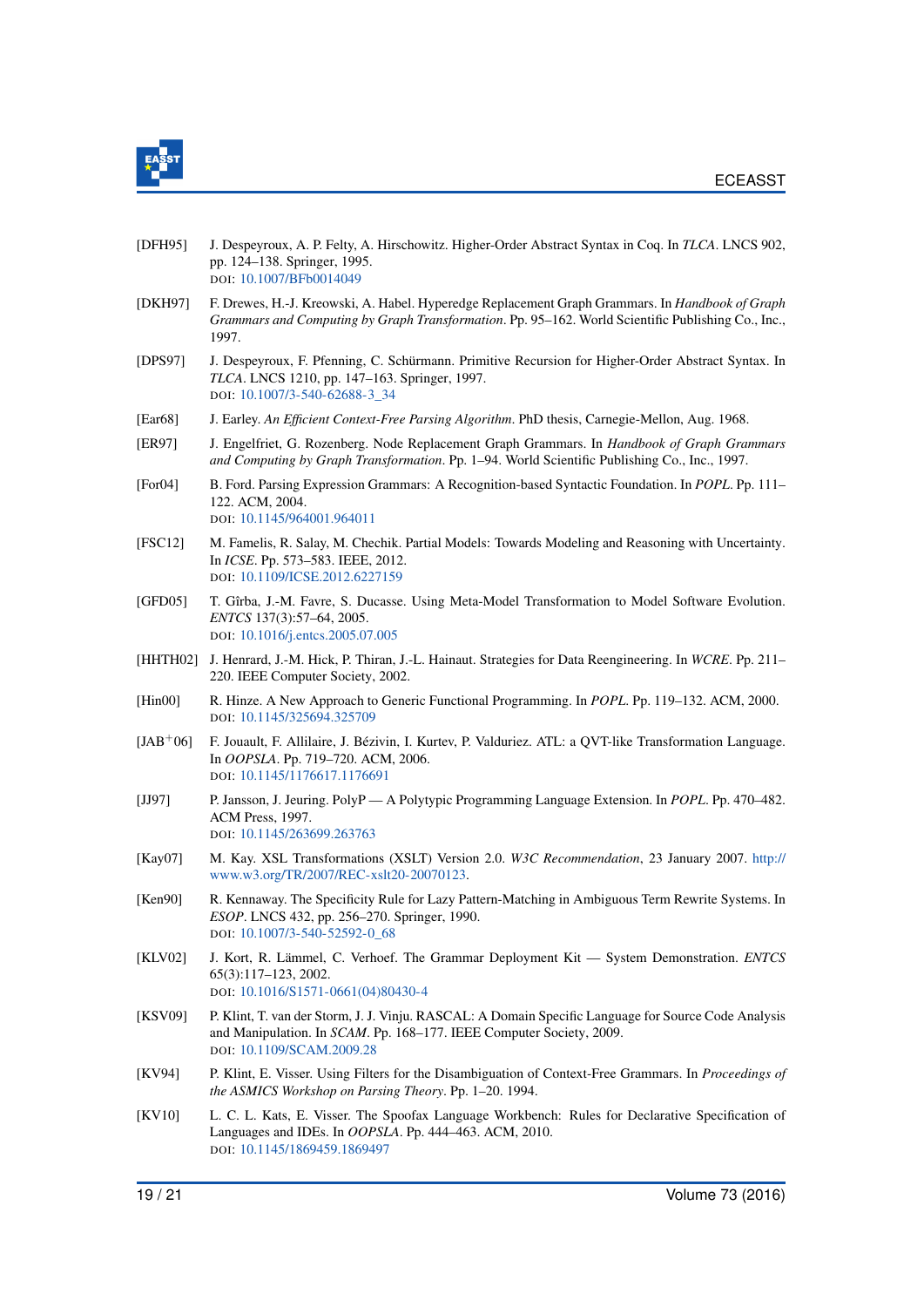

- <span id="page-20-9"></span>[Lä05] R. Lämmel. The Amsterdam Toolkit for Language Archaeology. *ENTCS* 137(3):43–55, 2005. DOI: [10.1016/j.entcs.2005.07.004](http://dx.doi.org/10.1016/j.entcs.2005.07.004)
- <span id="page-20-11"></span>[Läm04] R. Lämmel. Transformations Everywhere. *SCP* 52:1–8, 2004. DOI: [10.1016/j.scico.2004.03.001](http://dx.doi.org/10.1016/j.scico.2004.03.001)
- <span id="page-20-6"></span>[LJ04] R. Lämmel, S. L. P. Jones. Scrap More Boilerplate: Reflection, Zips, and Generalised Casts. In *ICFP*. Pp. 244–255. ACM, 2004. DOI: [10.1145/1016850.1016883](http://dx.doi.org/10.1145/1016850.1016883)
- <span id="page-20-18"></span>[LL01] R. Lämmel, W. Lohmann. Format Evolution. In *RETIS*. Volume 155, pp. 113–134. OCG, 2001.
- <span id="page-20-15"></span>[LS02] Y. Loyer, U. Straccia. The Well-Founded Semantics in Normal Logic Programs with Uncertainty. In *FLOPS*. LNCS 2441, pp. 152–166. Springer, 2002. DOI: [10.1007/3-540-45788-7\\_9](http://dx.doi.org/10.1007/3-540-45788-7_9)
- <span id="page-20-13"></span>[LV01] R. Lämmel, C. Verhoef. Semi-automatic Grammar Recovery. *Software—Practice & Experience* 31(15):1395–1438, Dec. 2001.
- <span id="page-20-5"></span>[LV03] R. Lämmel, J. Visser. A Strafunski Application Letter. In *PADL*. LNCS 2562, pp. 357–375. Springer, 2003. DOI: [10.1007/3-540-36388-2\\_24](http://dx.doi.org/10.1007/3-540-36388-2_24)
- <span id="page-20-10"></span>[LW01] R. Lämmel, G. Wachsmuth. Transformation of SDF Syntax Definitions in the ASF+SDF Meta-Environment. In *LDTA*. ENTCS 44. Elsevier, 2001.
- <span id="page-20-12"></span>[LZ09] R. Lämmel, V. Zaytsev. An Introduction to Grammar Convergence. In *iFM*. LNCS 5423, pp. 246–260. Springer, Feb. 2009. DOI: [10.1007/978-3-642-00255-7\\_17](http://dx.doi.org/10.1007/978-3-642-00255-7_17)
- <span id="page-20-8"></span>[LZ11] R. Lämmel, V. Zaytsev. Recovering Grammar Relationships for the Java Language Specification. *SQJ* 19(2):333–378, Mar. 2011. DOI: [10.1007/s11219-010-9116-5](http://dx.doi.org/10.1007/s11219-010-9116-5)
- <span id="page-20-4"></span>[MA03] A. Momigliano, S. Ambler. Multi-level Meta-reasoning with Higher-Order Abstract Syntax. In *FoS-SaCS*. LNCS 2620, pp. 375–391. Springer, 2003. DOI: [10.1007/3-540-36576-1\\_24](http://dx.doi.org/10.1007/3-540-36576-1_24)
- <span id="page-20-14"></span>[MPTV10] N. R. D. Matteo, S. Peroni, F. Tamburini, F. Vitali. Of Mice and Terms: Clustering Algorithms on Ambiguous Terms in Folksonomies. In *SAC*. Pp. 844–848. ACM, 2010. DOI: [10.1145/1774088.1774262](http://dx.doi.org/10.1145/1774088.1774262)
- <span id="page-20-1"></span>[Okh01] A. Okhotin. Conjunctive Grammars. *Journal of Automata, Languages and Combinatorics* 6(4):519–535, 2001.
- <span id="page-20-0"></span>[Okh04] A. Okhotin. Boolean Grammars. *Information and Computation* 194(1):19–48, 2004. DOI: [10.1016/j.ic.2004.03.006](http://dx.doi.org/10.1016/j.ic.2004.03.006)
- <span id="page-20-2"></span>[Okh13] A. Okhotin. Conjunctive and Boolean Grammars: The True General Case of the Context-Free Grammars. *Computer Science Review* 9:27–59, 2013. DOI: [10.1016/j.cosrev.2013.06.001](http://dx.doi.org/10.1016/j.cosrev.2013.06.001)
- <span id="page-20-3"></span>[PE88] F. Pfenning, C. Elliott. Higher-Order Abstract Syntax. In *PLDI*. Pp. 199–208. ACM, 1988. DOI: [10.1145/53990.54010](http://dx.doi.org/10.1145/53990.54010)
- <span id="page-20-7"></span>[PF11] T. Parr, K. Fisher. LL(\*): the foundation of the ANTLR parser generator. In *PLDI*. Pp. 425–436. ACM, 2011. DOI: [10.1145/1993498.1993548](http://dx.doi.org/10.1145/1993498.1993548)
- <span id="page-20-17"></span>[Pra71] T. W. Pratt. Pair Grammars, Graph Languages and String-to-graph Translations. *Journal of Computer and System Sciences* 5(6):560–595, 1971. DOI: [http://dx.doi.org/10.1016/S0022-0000\(71\)80016-8](http://dx.doi.org/http://dx.doi.org/10.1016/S0022-0000(71)80016-8)
- <span id="page-20-16"></span>[Rae97] I. Raeva. Semantic Interpretation of Ambiguous Statements, Represented in a Logical Form. In *Developments in Language Theory*. Pp. 529–537. Aristotle University of Thessaloniki, 1997.